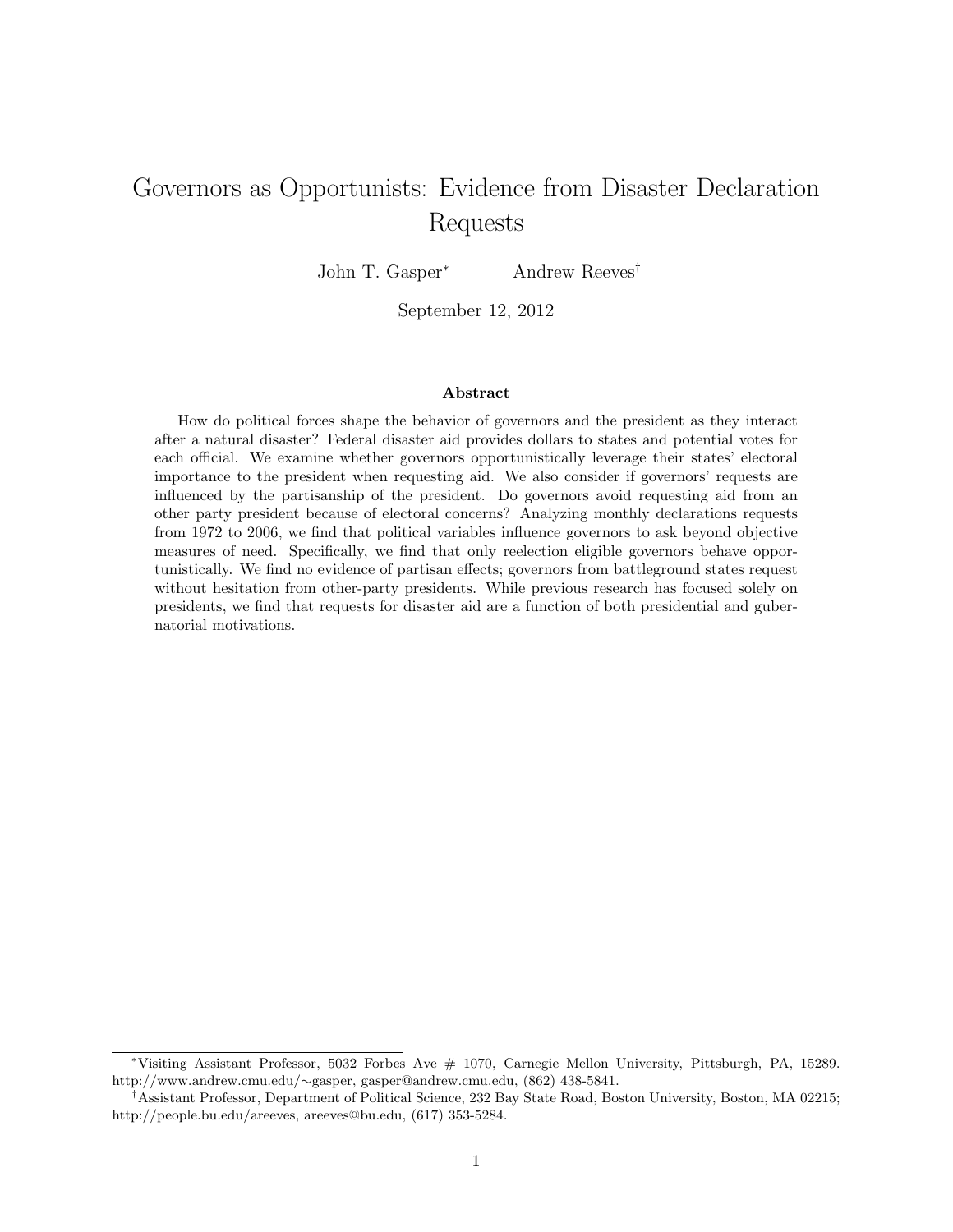Since the New Deal, the roles of the state and national governments have become increasingly intertwined. The president and the fifty state governors, as executives of the centers of U.S. political power, often engage in formal and informal negotiations. Billions of dollars flow between Washington, DC and the fifty state capitals. How do the political forces that independently shape the behavior of the two officials interact when they deal with each other? One policy that involves extensive federal and state cooperation is the presidential disaster declaration process where governors formally request federal aid directly from the president. In this paper, we consider the extent to which political factors shade decisions to request above and beyond need. We argue that some governors consider their strategic electoral importance to the president when requesting resources from the federal government.

After a governor makes a formal request for aid, the president has unilateral authority to grant or deny it and is not required to provide cause or explanation. These pleas for assistance may come after events ranging from a massive hurricane to relatively minor floods or thunderstorms. If the request is approved, federal funds, and often presidents themselves, arrive at an affected area to offer support. Conventional political wisdom and academic studies alike contend that disaster declarations are electorally beneficial to presidents. For example, one Democratic Party operative described disaster relief as "an amalgam of ambulance-chasing and pork barrel" that, once delivered by politicians, is "rewarded with votes" (qtd in Mathews et al., 1992). Studies have found that presidents target disaster declarations with electoral concerns in mind (Garrett and Sobel, 2003; Reeves, 2011). These studies focus on the presidential act of granting a request without considering the electoral motivations of governors in making the request.<sup>1</sup> There is also evidence at both the county (Gasper and Reeves, 2011) and state (Reeves, 2011) level that voters reward presidents for declarations.

Despite the electoral benefits of disaster declarations, we find that, for some governors, objective measures of damage are the only indicator of requests. Yet for other governors, political considerations cause them to request aid above-and-beyond need. For this subset, governors' requests are determined by political factors. Specifically, these governors consider their strategic electoral importance to the president when deciding to request. We refer to this behavior as opportunism. The primary observable implication of opportunism is that governors from battleground states will

<sup>1</sup>Both Reeves (2011) and Garrett and Sobel (2003) control for gubernatorial partisanship, and find no effect.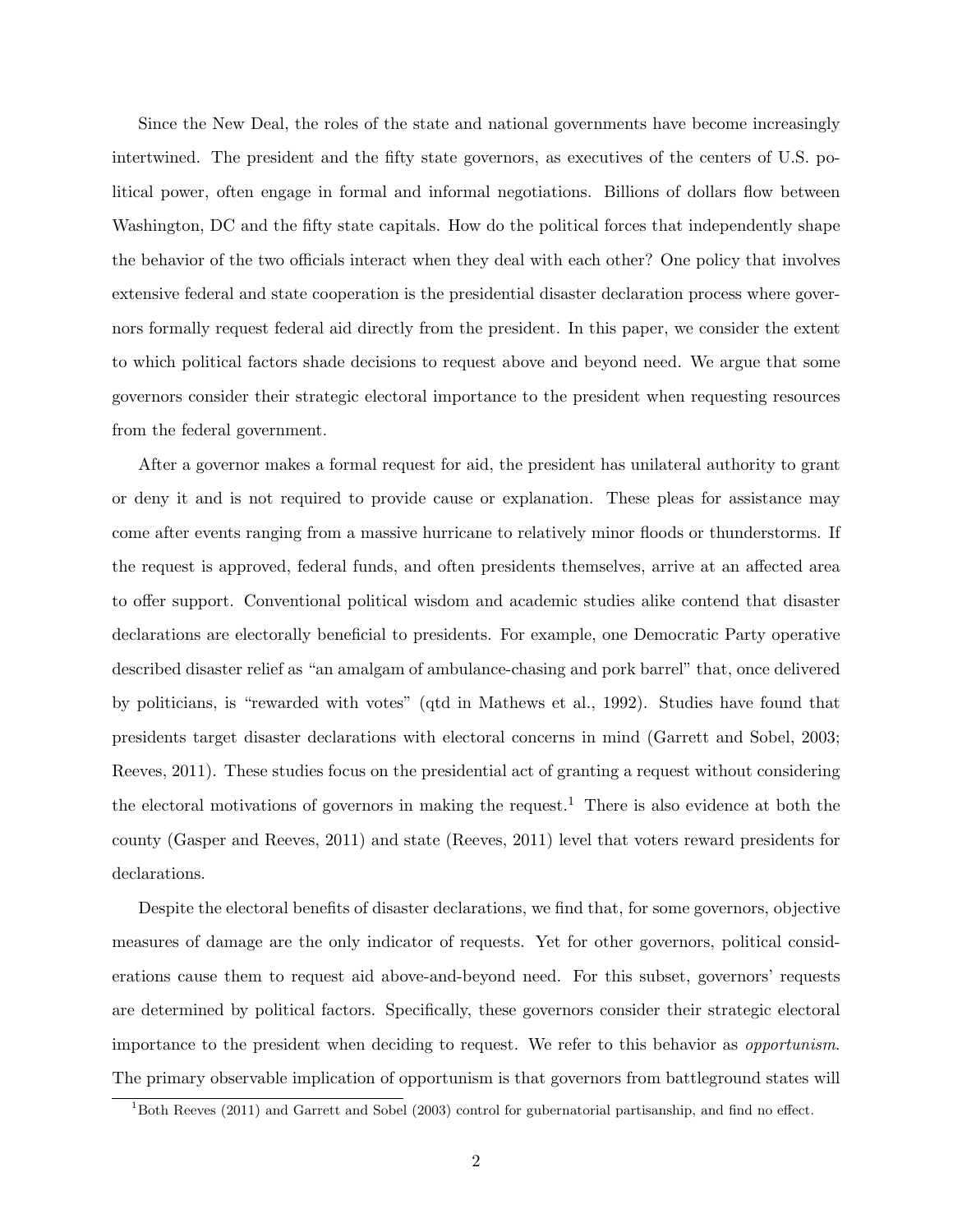be more likely to request help from the president. We consider several implications of this behavior. First, we argue that only governors facing particular incentives will be opportunistic. Namely, we hypothesize that only reelection eligible governors will engage in opportunistic behavior because they are especially driven to maintain balance between taxation and spending (Besley and Case, 1995; Alt, Bueno de Mesquita, and Rose, 2011); federal aid, in the form of disaster declarations, supports this aim by offsetting costs from severe weather events. Battleground state governors not bound by term limits face incentives to seek more resources for their states and will do so by leveraging their electoral importance to the president when requesting federal aid.

In addition to maintaining fiscal balance, governors, as party leaders, are trustees of the reputation of their political party (Cox and McCubbins, 1993, 2005) and want to help elect their party's presidential candidate. With this in mind, we hypothesize that party may influence the choices of governors to request. Given the electoral benefits of a disaster declaration, governors may be eager to request from same-party presidents in order to invite them into the state to woo voters and support the party. At times, governors face conflicting incentives. Consider the case of a governor requesting aid from an other-party president. If the governor is from a battleground state, they are well placed to request aid because they are electorally important. Yet they also risk inviting a hostile campaigner-in-chief into their state. Few things are worse for a party leader than enabling the victory of an other-party president. This is the risk that a battleground state governor takes by requesting aid from a president of the other party. It follows that battleground state governors most acutely feel these partisan influences and that they are heightened during a presidential election year. Governors act to fulfill numerous goals while in office, and the goal of obtaining resources for their states may conflict with helping their party win the White House.

In the sections that follow, we study gubernatorial disaster declaration requests for every month in each state from 1972 to 2006. We detail how governors behave as opportunists and how this behavior is influenced by the partisan and electoral incentives of the governor. Ultimately these findings speak to the political motivations of the behaviors of governors. To preview our results, we find that governors are opportunistic but only if they face reelection. This suggest that the electoral motivations of governors, more so than presidents, drives the politicized disaster declaration process described in other studies. When party concerns and resource opportunities conflict, reelectioneligible governors leverage their state's electoral importance for resources in spite of party.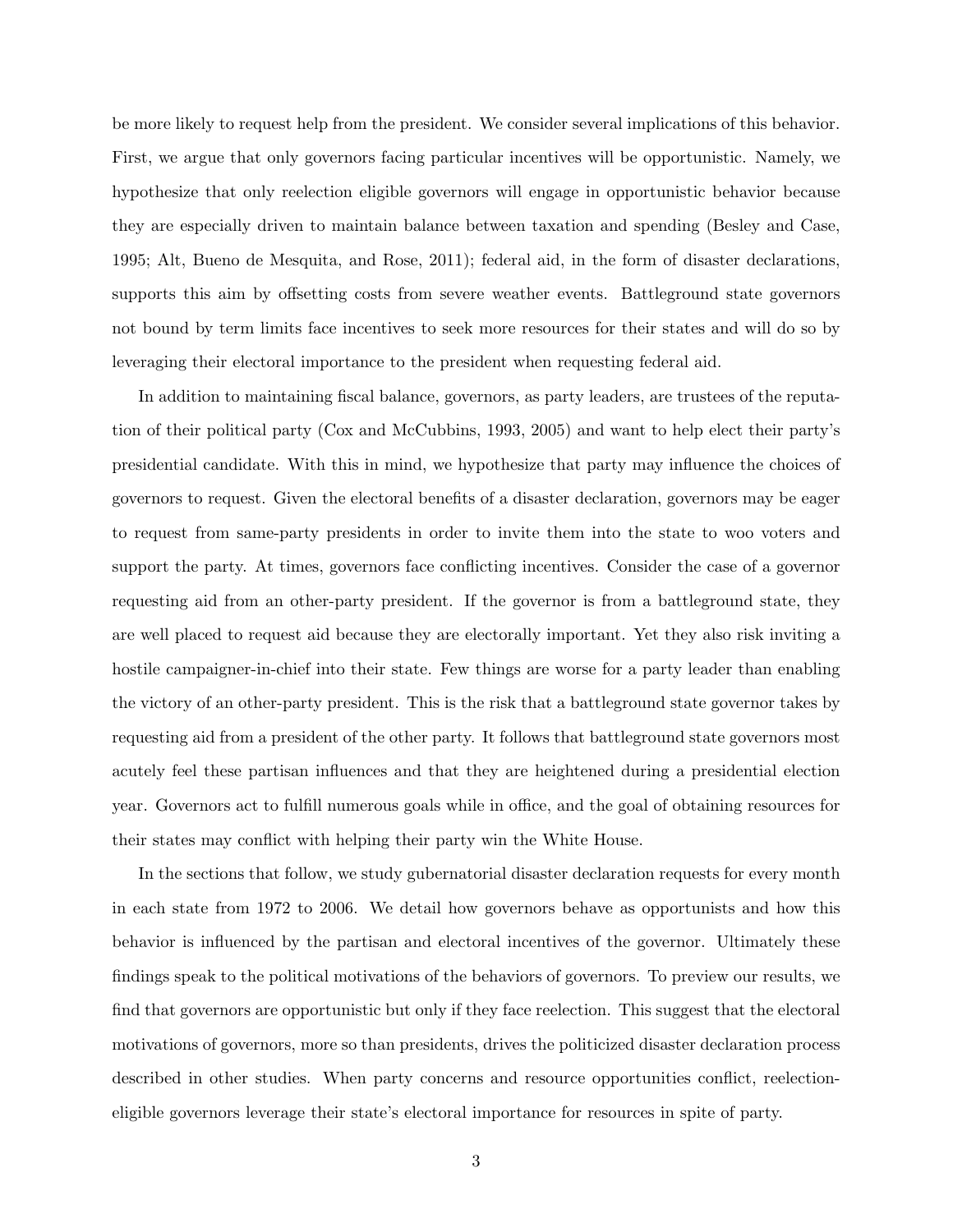## 1 Disasters and electoral incentives

Instances of severe weather provide an ideal opportunity for studying responses of political actors. Severe weather events are exogenous to the political system; however, the responses of politicians may be a direct function of political considerations. Other scholars have used disasters to study the ways that voters (Achen and Bartels, 2004; Healy and Malhotra, 2009; Gasper and Reeves, 2011; Schneider and Jacoby, 2003) politicians (Garrett and Sobel, 2003; Reeves, 2011; Sylves and Búzás, 2007; McCarthy, 2010; Salkowe and Chakraborty, 2009), and political parties (Barnhart, 1925) respond to these acts of mother nature.

Presidential disaster declarations are the first step in the federal response to severe weather damage. When severe weather strikes, a governor may request federal assistance.<sup>2</sup> This request is initiated by the governor and made directly to the president. Once the president receives this request, it is his decision alone whether to grant or deny it. This is a sequential process with the governor having unilateral control over initiation and the president having unilateral control over accepting or rejecting the request. The stimulus for action is exogenous to the political system, and the responses are those of the governor and president alone; legislators, for instance, have no statutory authority when it comes to requesting or granting a disaster declaration. A state that receives a disaster declaration can expect federal dollars, access to loans, and other resources provided by the federal government.<sup>3</sup>

One illustrative example is the case of Hurricane Andrew. In mid-August 1992, as the presidential campaigns were raging, Hurricane Andrew, a category 5 hurricane, struck the southern part of the United States. The storm was historic and ranks as the second costliest U.S. hurricane, exceeded only by Hurricane Katrina.<sup>4</sup> Most affected was Florida, a state that in just over two months would deliver its 25 electoral votes to either President George H. W. Bush or Arkansas Governor Bill Clinton. The hurricane's damage was extensive. Dade County alone saw fifteen deaths and nearly a quarter of a million residents were left homeless.<sup>5</sup>

The governor of Florida was Lawton Chiles, a Democrat elected in 1990. President Bush, a

 $^2$ http://www.fema.gov/government/grant/pa/pr\_declaration.shtm,  $\arccos$ essed 15 April 2010.

<sup>&</sup>lt;sup>3</sup>In fiscal year 2009, FEMA distributed over six billion dollars to states, the bulk of which went for disaster relief (US Census Bureau, 2010, p. 10).

 $^4$ http://www.iii.org/media/facts/statsbyissue/hurricanes/,  $\arccos$ ed Feb 13, 2011.

 $^{5}$ http://www.nhc.noaa.gov/1992andrew.html,  $\arccos$ essed Feb 13, 2011.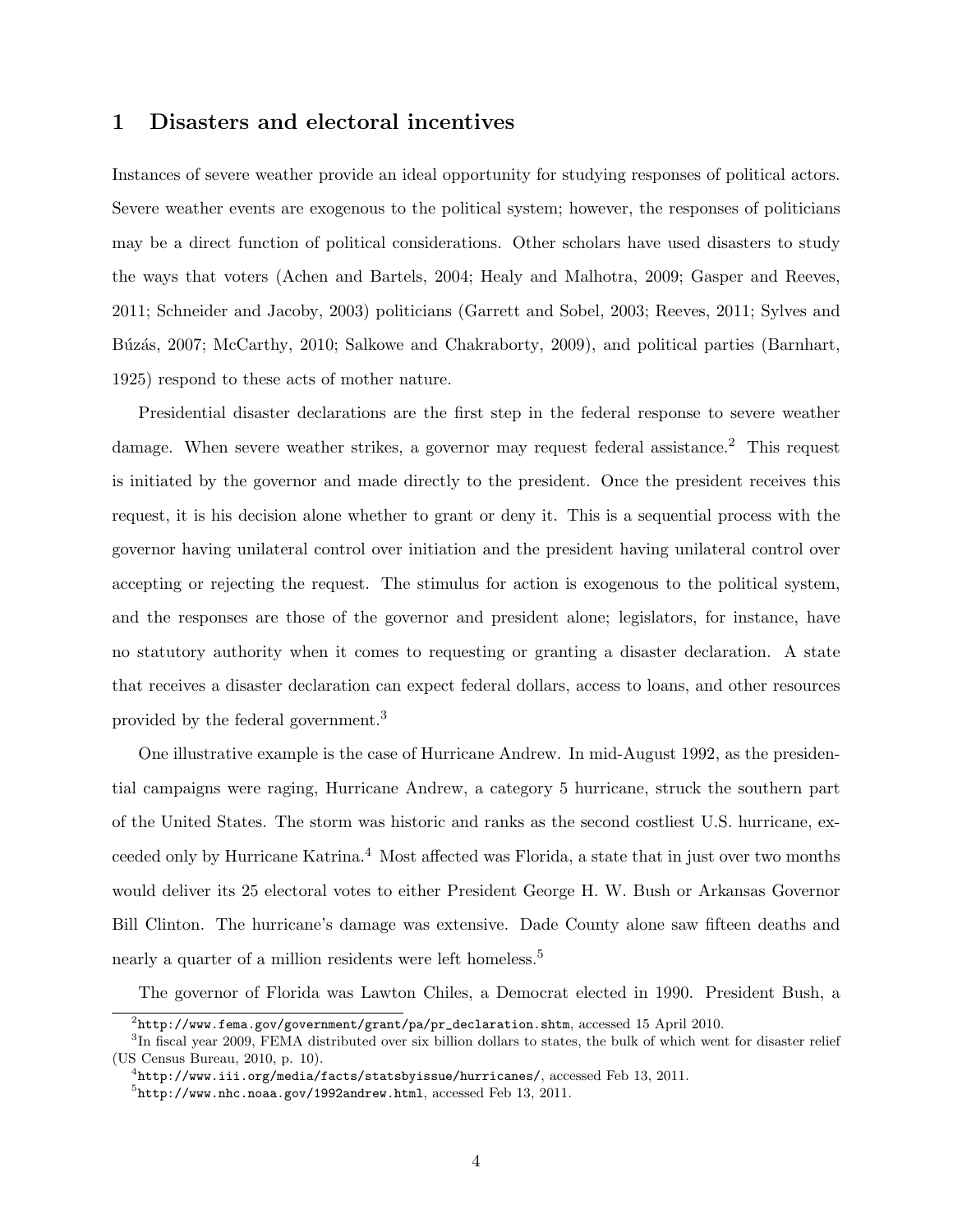Republican, was eager to deliver aid to Florida. Because of the historic scope of the disaster, there was little doubt that the there would be substantial federal aid to the state. But, at least initially, the Governor was reluctant to request all that President Bush was offering. The two men engaged in "a little belly-bumping match" as the President offered additional federal resources, which the Governor refused to accept because he was "sensitive to old-fashioned political ideas like not truckling to Washington" (Mathews et al., 1992). In addition to being President, Bush was also the rival-candidate to Bill Clinton, who, like Chiles, was a Southern Democratic governor for whom Chiles was actively campaigning. The Bush campaign saw the potential for votes. Mathews et al. (1992) reports that a Bush campaign aide "joked that it wouldn't be so bad if Andrew blew on up 'to Kentucky and the rust-belt states' where Bush was behind in the polls." The disaster relief process was infused with politics and Chiles felt those pressures.

Chiles's reluctance to request aid soon gave way. The Governor soon asked for the "extraordinary" amount of \$9 billion (Anderson, Kim, and Merzer, 1992) and for the federal government to waive Florida's entire cost-sharing obligation for the federal aid (Nickens, 1992). If the waiver was not granted, Chiles said that it "would break the state's budget" (Marcus and Gugliotta, 1992). In the face of the unexpected cost from Hurricane Andrew, Chiles became proactive in seeking resources for his state.

Presidents and governors have to work together, and both offices face a separate set of aims and constraints. Governors must manage state finances and most are bound by balanced budget amendments. Maintaining fiscal balance is especially crucial for governors, like Chiles, who are facing reelection. Governors are also party leaders who take active roles in promoting their party and electing their party's presidential candidate. In the case of Hurricane Andrew, we see the crosspressure between partisan loyalties and the incentives to act opportunistically to receive disaster aid. As Chiles was considering requesting aid, he was sensitive to his state's role in the oncoming 1992 election. His initial reluctance to accept all federal aid that was being offered hints at a desire to limit George Bush's use of Hurricane Andrew to get votes. While we see Chiles initially reluctant perhaps as a result of partisan considerations, he ultimately requests unprecedented amounts of disaster aid.

In the case of Hurricane Andrew, one of the costliest disasters in U.S. history, there was little doubt that Chiles would seek aid from the federal government. Even in a context where the damage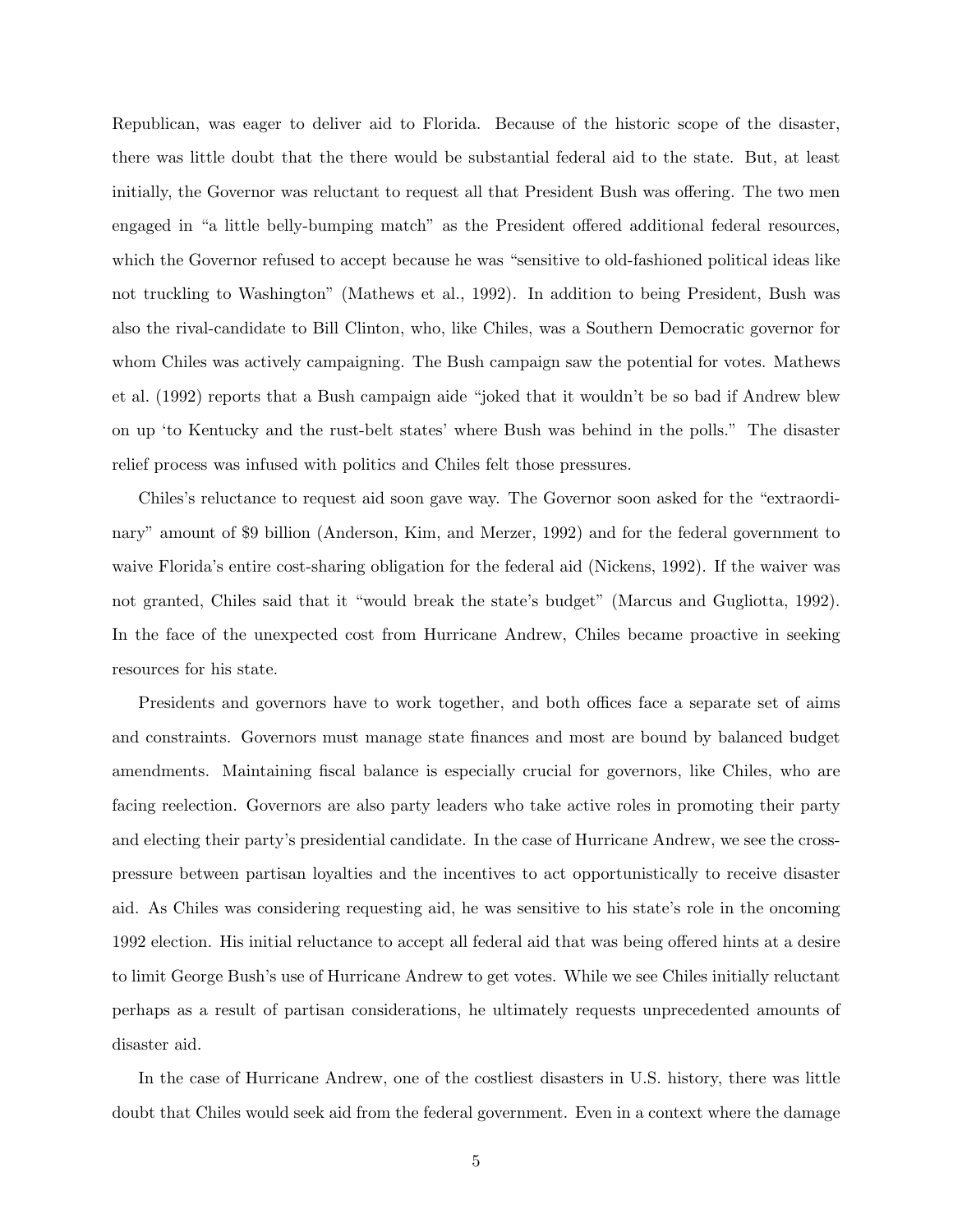was historic, we see political tensions. We examine every request made by governors for federal disaster aid from 1972 to 2006. While some of these requests come in the aftermath of massive carnage, most do not. We examine whether the tensions we observe in the case of Hurricane Andrew are systematic to the disaster declaration requests between the governor and president.

We leverage the disaster declaration process to better understand the motivations of governors as they interact with the president. Federalism leads governors and presidents to interact on many policies beyond disaster declarations. Typically, this interaction involves many actors in addition to the president and governor, most notably legislators. The disaster declaration process is a context where there is minimal involvement by these outside actors. This provides a relatively direct test of the motivations of the governor and president.

## 2 Gubernatorial incentives

We systematically examine whether governors request above and beyond need as a function of their states' electoral importance. The null hypothesis is that governors request only as a function of need without regard to political variables. While actions not taken are often not reported, we do see governors eschewing disaster declarations arguing that they are not needed.<sup>6</sup> Alternatively, we propose that governors will leverage political factors when requesting. As Governor Chiles of Florida decided to pursue federal assistance, he found himself well-positioned to ask. Florida was important for the President's reelection, and Bush was eager to deliver aid. To the extent that Chiles leveraged this electoral importance, he was behaving opportunistically. We hypothesize that this relationship will be especially powerful among those governors not bound by term limits, who are especially driven to maintain fiscal balance. But Chiles was also a party leader who was actively campaigning for Clinton, the presidential nominee of his party. Chiles's decision to accept federal resources could potentially come at the cost of depriving the Democratic Party the presidency. We hypothesize that partisan dynamics influence the extent to which governors behave opportunistically as they request disaster declarations.

 ${}^{6}$ For instance, in September of 2010, Idaho Governor Butch Otter told the Idaho County Board of Commissioners that he would not request a presidential disaster declaration in response to an increase in the wolf population in his state. In a letter to the Commissioners, Otter, a Republican, argued that a disaster declaration was not necessary because of existing state capacities.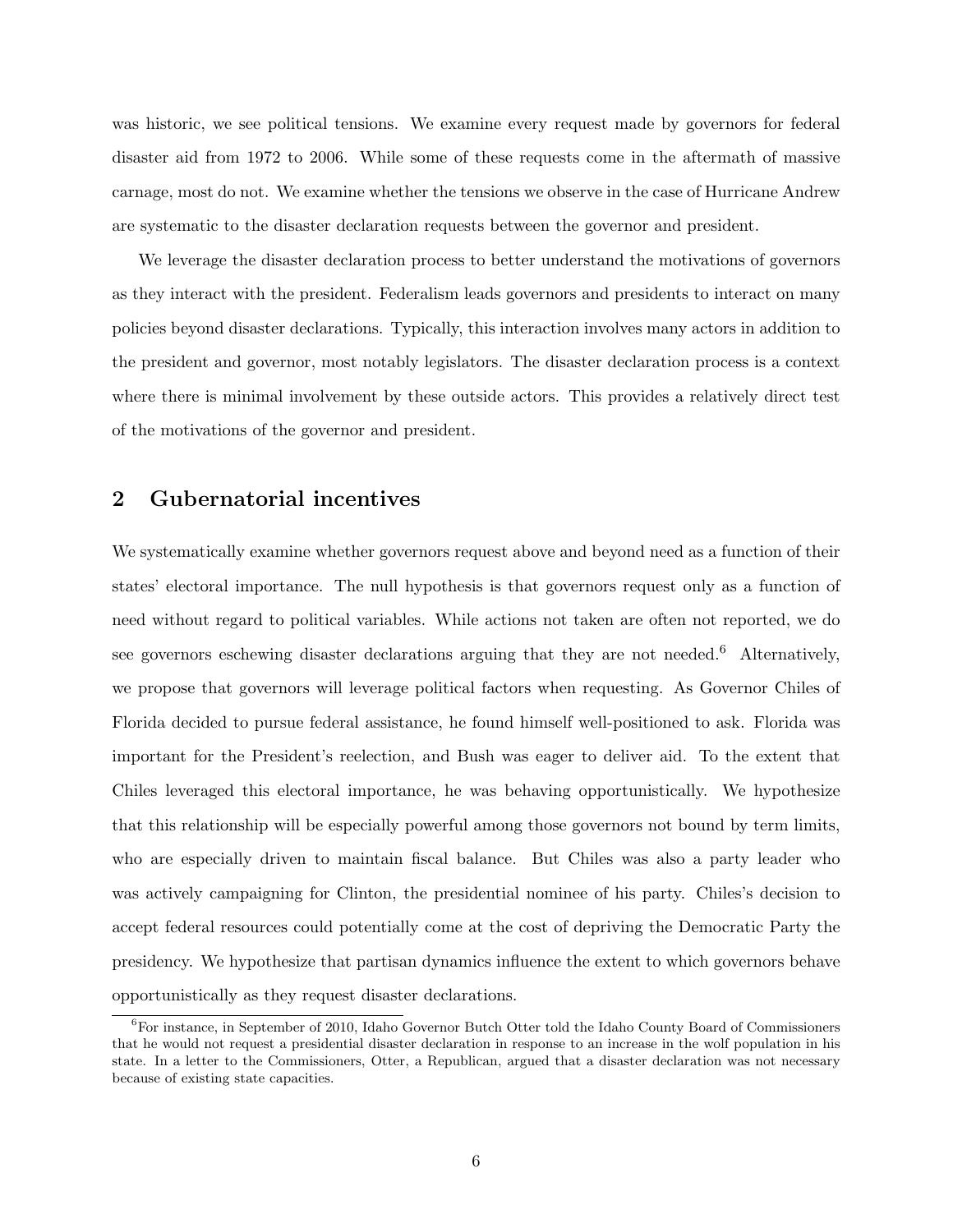#### 2.1 Opportunistic incentives

We argue that governors are opportunistic, that is when governors ask for federal aid, they anticipate their state's electoral importance to the president. More generally, opportunism is when an actor leverages her strategic importance to another actor when requesting resources. While all governors are sensitive to the amount of destruction caused by a disaster, some governors request federal aid above and beyond damage as a function of political concerns. We see analogous opportunistic behavior in international relations. For example, Kuziemko and Werker (2006) finds that a seat on the U.N. Security Council brings more U.S. and U.N. aid and this amount increases when important events come before the Council. In this context, a nation may leverage its strategic diplomatic importance to the U.S. in order to request more aid. To the extent that governors are opportunistic, they will leverage their states' electoral importance to the president when deciding to request. The more crucial their state is for the presidential election, the more likely the governors will be to request. In what follows, we define electoral importance, posit a necessary condition for opportunistic behavior, and detail how partisan concerns influence opportunistic behavior.

While all governors request as a function of need, opportunistic governors request because they anticipate the president will be more likely to give them aid. This expectation is based on states' electoral importance to presidents. Given conventional political wisdom supported by academic research, we assume that an opportunistic governor acts with the knowledge that presidents use disaster declarations to gain votes; this will cause these governors' requests to be influenced by presidential electoral incentives. Because of the nature of the electoral college, competitive states are particularly important and readily identifiable. The all-or-nothing allocation of electoral votes means that states that are competitive are disproportionately important to the president (Brams and Davis, 1974; Bartels, 1985). Even though a candidate may win only a plurality of votes, he still receives the state's entire block of electoral votes.<sup>7</sup> With this in mind, other studies have found evidence that presidents curry favor with competitive states that are important for an electoral college victory. For instance James (2000) argues that the development of the regulatory state was dramatically influenced by the Democratic Party targeting a block of electoral votes at the end of the nineteenth and beginning of the twentieth centuries. Wright (1974) examines the New Deal

<sup>7</sup>Today this is true for all states except Nebraska and Maine. These states allocate their electoral votes based on a district system.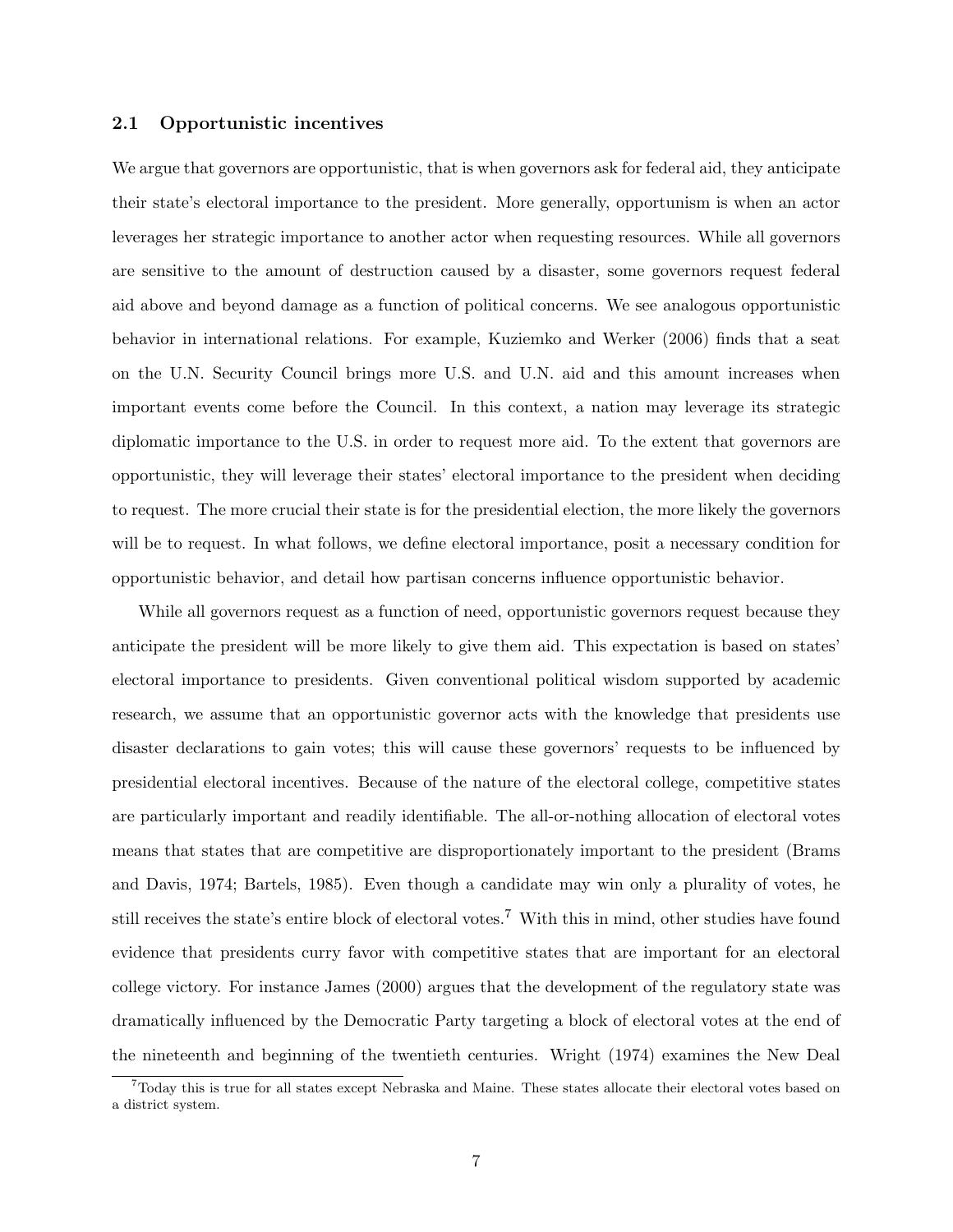era and finds that the distribution of federal spending can, in part, be explained by "a process of maximizing the expected electoral votes" (p. 30). Reeves (2011) and Garrett and Sobel (2003) specifically examine disaster declarations and find that the presidential electoral competitiveness of the state is associated with an increased number of awards. Opportunistic governors realize this, anticipate the president's response, and take advantage of their states' strategic importance when considering whether to request aid.

The opportunistic governor will leverage her state's electoral importance during a presidential election year because this is when the president responds most directly to electoral concerns. Since voters tend to be myopic, considering only recent events in their evaluations of incumbents, incumbent politicians may redouble their political efforts during the campaign season. Scholarly findings both on the behavior of voters (e.g. Kramer, 1971; Fiorina, 1981) as well as the response of politicians (e.g. Tufte, 1978; Bartels, 2008) support this view. Given this understanding of presidential electoral incentives, we develop our main hypothesis. If governors are opportunistic, then governors from electorally important states are more likely to request a presidential disaster declaration than other governors. We call this the opportunistic hypothesis.

We can refine our expectations of opportunistic behavior further by considering other political factors. First we introduce and describe the reelection hypothesis. We hypothesize that governors who are reelection eligible will be especially motivated to act as opportunists. This is because reelection eligible governors are particularly sensitive to maintaining state fiscal balance between taxes and spending. Besley and Case (1995) examines state-level spending and taxation from 1950 to 1986 and finds that term-limited politicians "care less about reputation" and therefore "reduce the effort expended to keep taxes and expenditures down" (p. 781).<sup>8</sup> This previous research also examines state budgets in the aftermath of natural disasters and finds that "only governors who may run for reelection. . . change their behavior in the face of a natural disaster" by adjusting state finances (p. 789). While Besley and Case (1995) examines state budgets, we hypothesize that the effect of term limits will exert a similar force in gubernatorial negotiations with the president. In addition to being an implication of existing research on the topic, it provides leverage on a competing mechanism. One concern is that any relationship is driven, not by the governor, but by the president. Governors could request only as a function of need, but presidents may be more

<sup>8</sup>For similar findings from a more recent time period, see Alt, Bueno de Mesquita, and Rose (2011).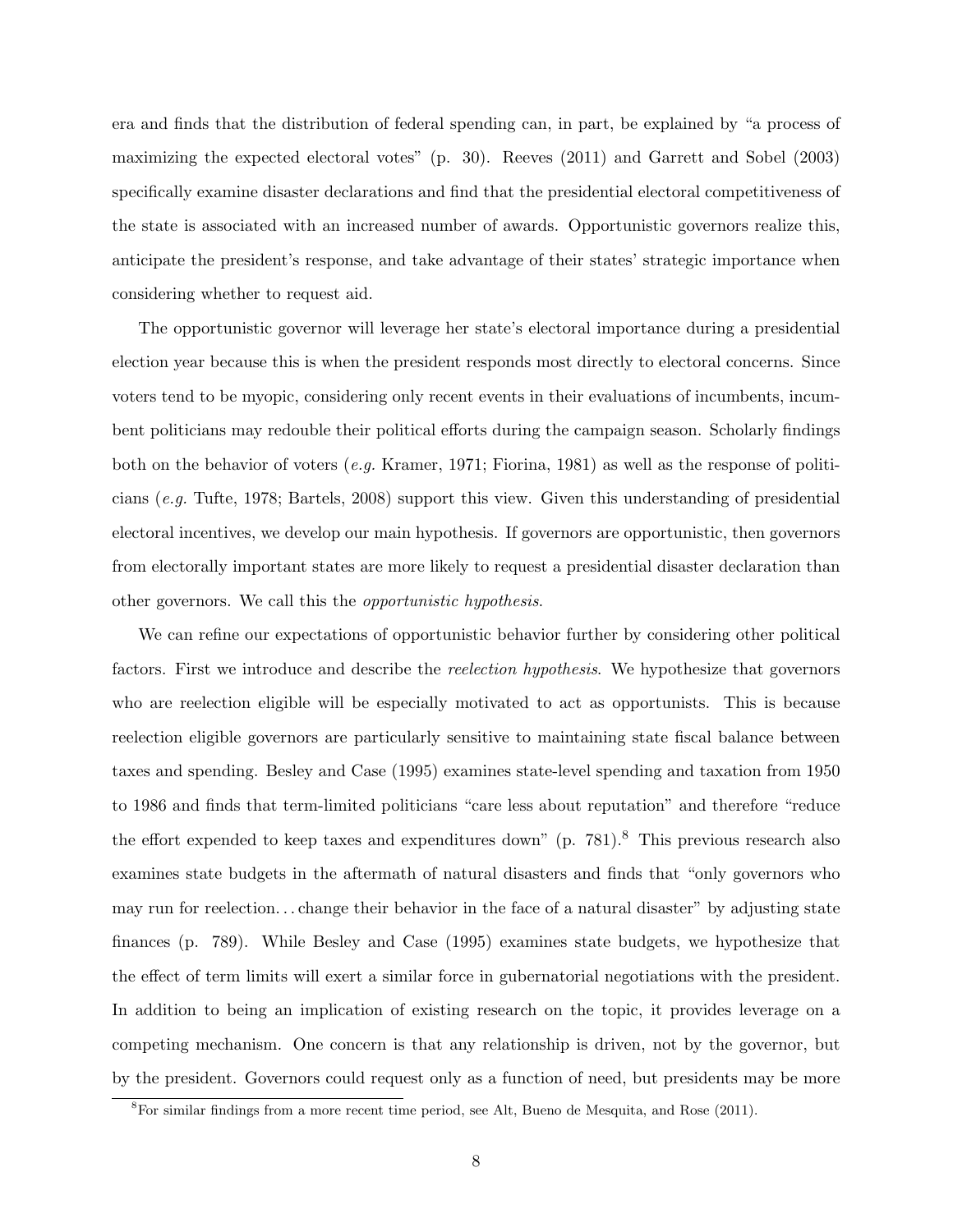likely to approve the request of an electorally important state. If this is so, we should observe no difference in the effect of competitiveness for term-limited governors and those who can run again. If presidents are driving the relationship then they will not care whether the governor can run for reelection. Presidents would only care that an electorally important state is at stake.

#### 2.2 Partisan incentives

In addition to electoral incentives, we hypothesize that the partisan dynamics between the governor and president may influence the probability of a request. As we have already described, a governor's disaster declaration request may influence the probability that an incumbent president or his party wins the state in the next election. Given this, battleground state governors may be eager to request from same party presidents and hesitant to request from other party presidents. This reflects a framework where parties are teams and may coordinate activities in order to help each other achieve their goals and keep the party brand strong (Cox and McCubbins, 1993). By working to elect a copartisan president, governors may also be acting strategically to procure additional funds after the presidential election. For instance, Larcinese, Rizzo, and Testa (2006) finds evidence that presidents reward same party governors with federal dollars.

If governors are influenced by these partisan incentives, they should be especially felt by governors of battleground states during presidential election years. While ideally positioned, a governor requesting of an other-party president invites the other party's standard-bearer into the state to woo voters in the aftermath of a disaster. This scenario creates conflicting incentives for a governor. She experiences a partisan cross pressure against the incentives to behave opportunistically. Battleground state governors are strategically well positioned to ask but at a higher risk of hurting their party by inviting a hostile campaigner into the state. In presidential election years, partisan and opportunistic incentives for a reelection eligible governor collide.<sup>9</sup>

We hypothesize that in presidential election years battleground state governors will use the disaster declaration process to help their party's presidential candidate and request more from

<sup>9</sup>For a related, although slightly different scenario, consider the reaction of Republican governors to Reagan's 1981 veto in order to achieve additional cuts in domestic spending. Broder (1981) reports that governors "applauded nervously" as their president was seeking to diminish their fiscal resources. There existed a tension between partisan and resource seeking motivations as "the 20 Republican state executives, most of whom will be on the ballot next year, betrayed strong worries that. . . reduced federal aid may throw them a curve in their re-election campaigns" (p. A3).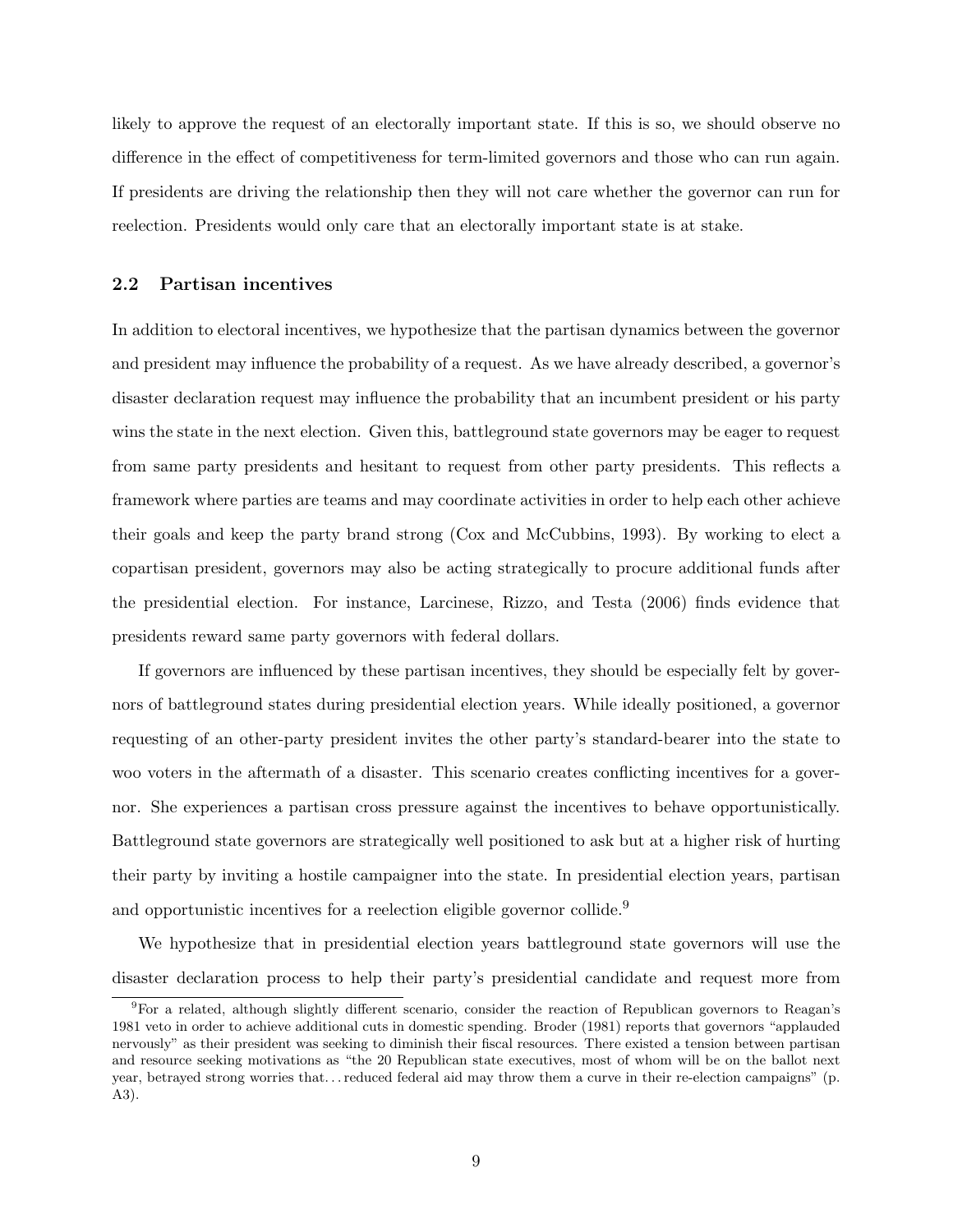same-party presidents than other governors. Similarly, these battleground state governors will request less from other-party presidents. We call this influence of copartisanship the partisan hypothesis.

In this section, we have developed a framework of governors as opportunists. Our main *op*portunistic hypothesis is that governors will request a disaster declaration from a president as a function of their states' electoral importance. Because of the political forces that governors face, we refine our expectations further. We argue that only those governors not bound by term limits will engage in opportunism. We refer to this as the *reelection hypothesis*. Finally, we consider the partisan influences that governors face. In our partisan hypothesis, we posit the battleground state governors will be hesitant to request from other-party presidents and be eager to request from same-party presidents. For governors not facing any of the institutional characteristics described above, we expect to see requests only as a function of natural disaster damage.

## 3 Data and methods

We now turn to the empirical analysis of gubernatorial disaster requests. We analyze governors' decisions to request federal disaster aid from the president in monthly data in all states from 1972 through 2006. While controlling for the severity of the natural disasters, we test the hypotheses outlined in the previous section.

Our dependent variable is an indicator of the monthly decision of a governor to request a federal disaster declaration from the president. A case is a given month for a particular state and year. We construct this data based on a list of presidential disaster declaration requests<sup>10</sup> provided by the Public Entity Risk Institute<sup>11</sup> as well as the FEMA website.<sup>12</sup> For each case we include a binary indicator for whether we observe a disaster declaration request. There are months where a governor will request more than one disaster declaration, but these cases are rare. Multiple requests for disaster declarations occur for less than eight-tenths of a percent of the cases during the thirty five years of data.

 $10$ The date of the request reflects when the president either approved or denied the request. A government study examining one fiscal year of disaster declarations found that it took governors, on average, about ten days to request a declaration. It then took the White House, on average, ten days between the time of the request and a presidential decision (United States General Accounting Office, 1989).

 $11$ http://www.peripresdecusa.org/

 $12$ http://www.fema.gov/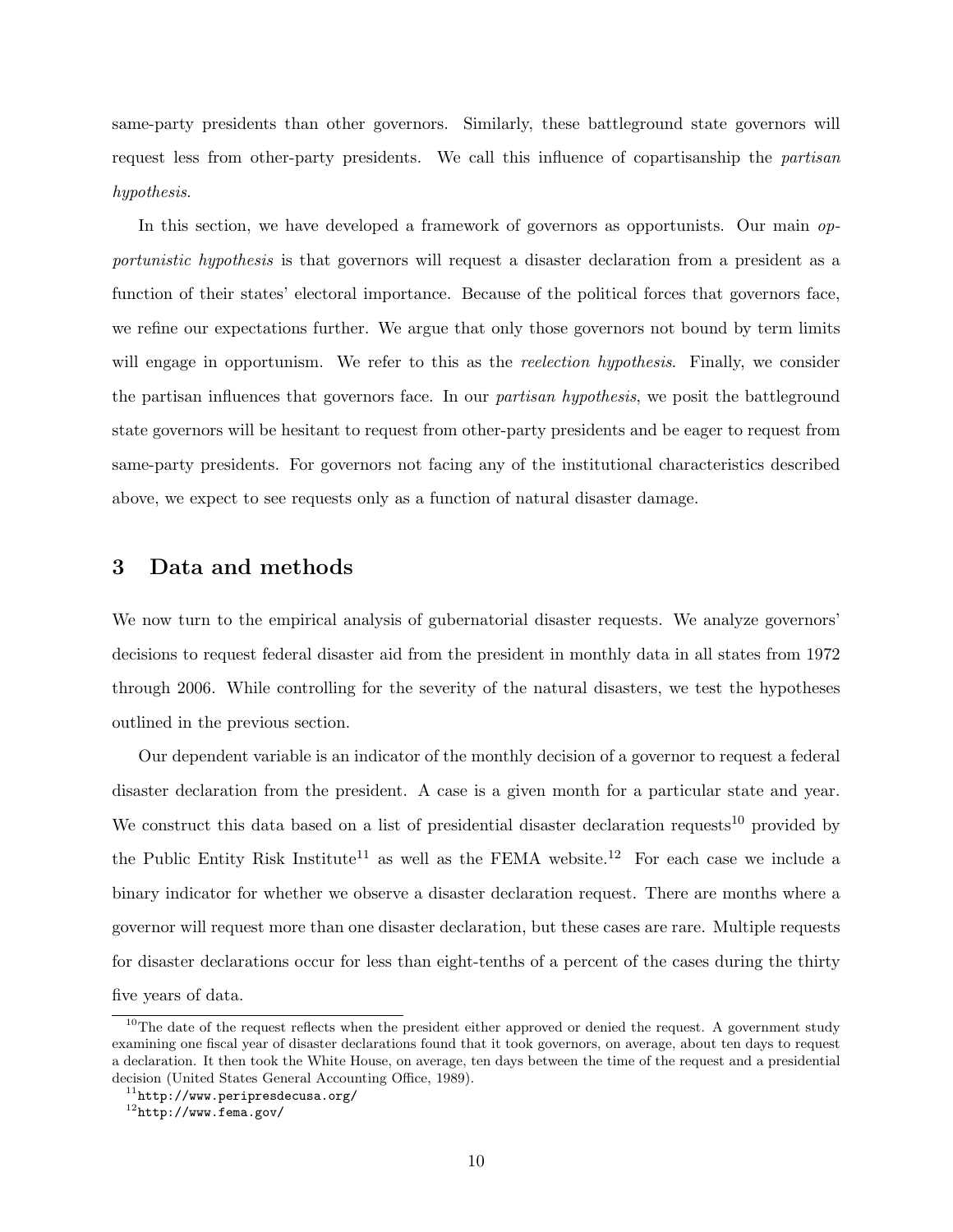#### [Figure 1 about here.]

We limit our analysis to the approximately 17,000 cases that had nonzero damage over the current month or the previous two months (we describe our measure of damage below) and provide a description of the data with this restriction.<sup>13</sup> With this restriction, ten percent of cases see a disaster declaration.<sup>14</sup> From 1972 through 2006 there were 1,845 requests. No state had fewer than ten requests for a disaster declaration (Wyoming), while the Texas had the most with 107. On average, states saw 37 requests and averaged 1.2 requests each year. Figure 1 is a map of gubernatorial disaster declaration requests from 1972 to 2006, which shows substantial geographic and regional variation in the number of requests.

We measure the presidential competitiveness of a state as the loser's vote share of the statewide vote in the previous presidential general election.<sup>15</sup> This produces a zero to  $.5$  scale indicating non-competitive to most competitive respectively. A score of zero indicates that the loser received no votes in the previous election (zero share of the vote) while a score of .5 indicates that the loser received exactly half of the vote. To test our main opportunistic hypothesis, i.e., that a governor's likelihood of requesting is a function of her state's strategic importance to the president, we examine disaster declaration requests in response to the interaction of presidential competitiveness of the state and the occurrence of a presidential election year. As described in the previous section, we refine our opportunistic hypothesis in two ways.

First, our reelection hypothesis is that only non-term-limited governors will be opportunistic. To test this hypothesis we conduct a split sample analysis where we allow parameter estimates to vary based on whether a governor is term-limited or reelection-eligible. In other models, we include an indicator if the governor is term-limited.<sup>16</sup>

Second, our partisan hypothesis predicts that opportunistic battleground state governors will be sensitive to the copartisan relationship with the president. To test this hypothesis, we include an indicator if the governor is of the same party as the president. We also conduct a split sample

 $13$ We also exclude cases where the governor was neither a Republican nor Democrat.

 $14$ Nearly nine percent of cases see a disaster declaration request without this restriction

<sup>&</sup>lt;sup>15</sup>Shaw (1999) and Reeves (2011) use a similar measure of competitiveness for presidential elections. Johnston, Hagen, and Jamieson (2004) also uses a measure based on the outcome in the previous race.

 $16$ We also consider that the governor may be motivated by the competitiveness and proximity of her own election. To account for this, we include a measure of gubernatorial competitiveness measured in the same way as presidential competitiveness and an indicator for gubernatorial election year. We find no evidence of this relationship and include these results in our Supporting Information.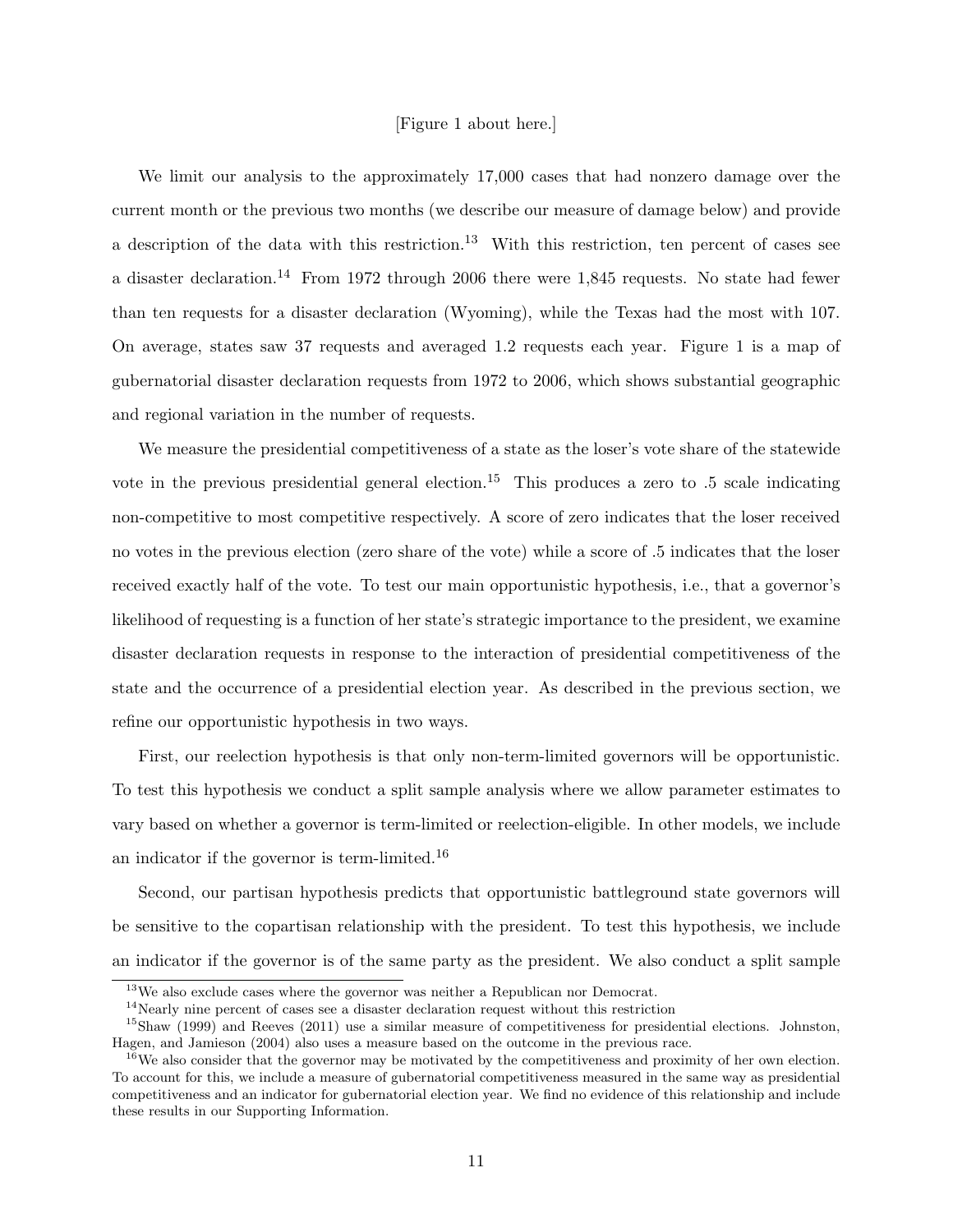analysis where we allow parameter estimates to vary based on the copartisan relationship between the governor and president. If this hypothesis is correct, a battleground governor will be less likely to request than other governors from an other-party president during a presidential election year. Similarly, we expect same-party battleground governors to request more than other governors in presidential election years.

We also consider objective measures of need. Damage caused by the event is clearly a factor in a governor's calculus, and we use damage estimates provided by Spatial Hazards Events and Losses Database for the United States (SHELDUS) (Hazards and Vulnerability Research Institute, 2009). This unique dataset draws upon several sources to provide comprehensive county-level measures of disaster damage caused in all U.S. states.<sup>17</sup> These data provide detailed information on the scope of natural disasters on a monthly level for the past several decades. We adjust these figures for inflation and create a per capita measure of disaster damage.<sup>18</sup> Since there is a lag between the time when severe weather strikes, when the governor makes a request for a disaster declaration, and when the president grants or denies the request, we aggregate weather damage over a three month span to include the given month and two previous months. We also include a measure of the per capita income of the state. This allows us to proxy for the amount of wealth in the state and provides a measure of the state's tax revenue, and hence its ability to respond to major disasters.

To summarize, we perform three different split sample analyses. In the first, we split the sample based on whether the governor is term-limited or not, and include an indicator if the president and governor are of the same party. We also include in this analysis indicator variables for the respective parties of the governor and president in order to account for differences in governing ideologies. In our second analysis, we split the sample based on whether the president and governor are of the same party and include an indicator if the governor is term-limited. In our third analysis, we examine only opposite party officials and split the sample between term-limited and reelectioneligible governors. All analyses are logistic regressions with indicator variables for region-month combinations to capture seasonality as well as specific geographic region heterogeneity. Summary statistics of all variables are included in the Supporting Information.

<sup>&</sup>lt;sup>17</sup>The data contains measures of property and crop damage, as well as total fatalities

<sup>&</sup>lt;sup>18</sup>Damage is expressed in 2005 dollars. Our measure reflects a per capita cost of damage to the areas (counties) affected by the disaster. Severe weather events may involve several counties, with each county varying in population size. We aggregate population over each county that sustained damage in the event. The results presented in the next section are robust to using state population as well.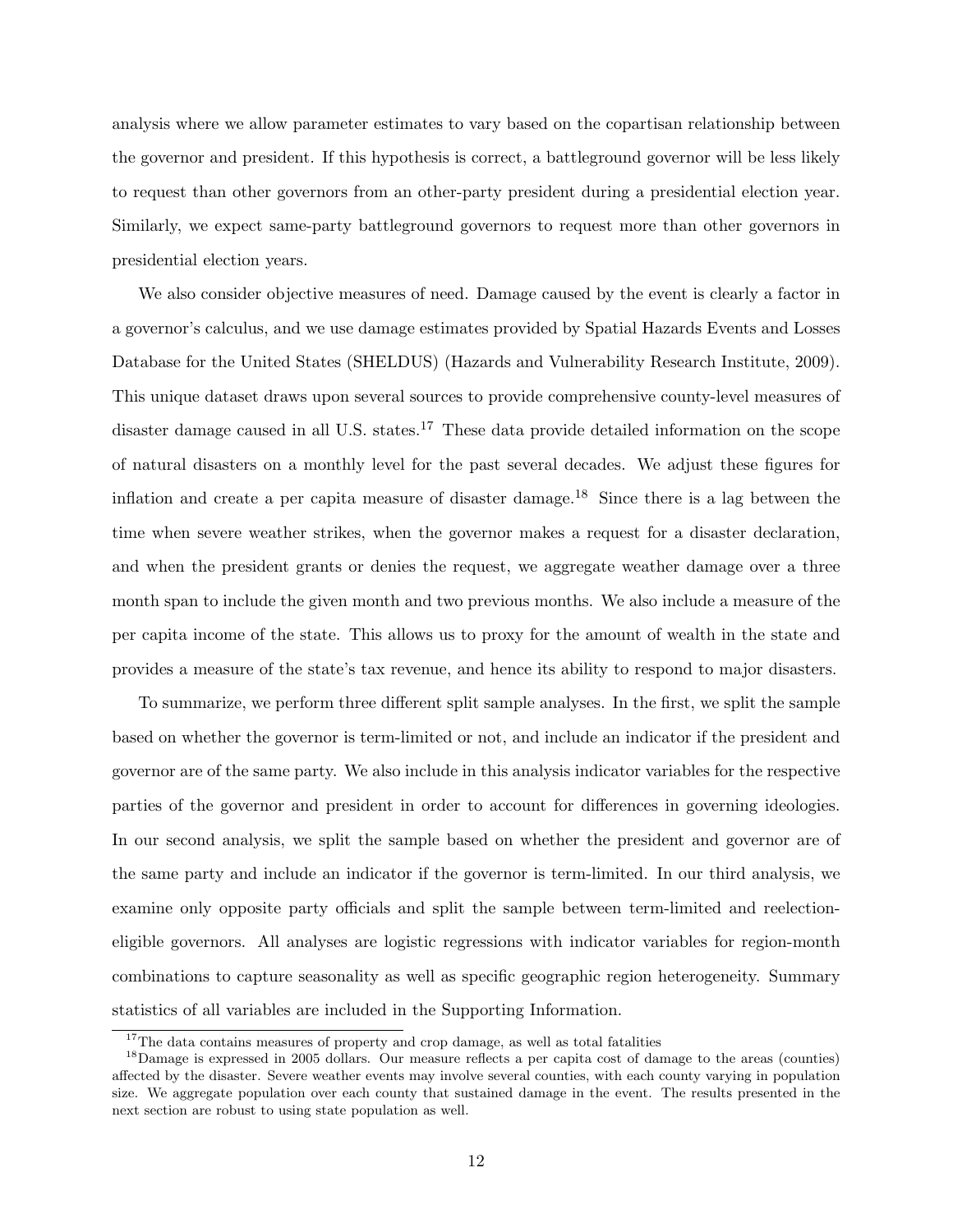## 4 Results

We now turn to the results of the empirical analysis described in the previous section. We find support of our opportunistic hypothesis, i.e., battleground state governors leverage their state's electoral importance to the president. We also find evidence that this opportunistic behavior vanishes if the governor is term-limited. This supports our reelection hypothesis. With respect to the partisan hypothesis, we find no evidence during presidential election years that the partisan dynamic between governors and presidents influences requests of battleground state governors. When the state looks most attractive to a president, battleground state governors ignore partisan considerations and actively request aid from other-party presidents. Moreover, this willingness to offer up the state to a hostile campaigner-in-chief is exhibited only when the governor can stand for reelection.

Table 1 presents the results of a logistic regression that tests the opportunistic and reelection hypotheses. We divide the population into two groups. The first group includes only term-limited governors, and the second includes reelection-eligible governors. We conduct a split sample analysis to gauge the effect of the independent variables under each institutional setting. Term-limited governors have fewer incentives to control taxes and spending, which a presidential disaster declaration can offset. Meanwhile, governors not bound by term limits are found to exert extra effort to keep costs down in their state. Our reelection hypothesis predicts that presidential competitiveness interacted with presidential election year will positively predict disaster declaration requests but only for reelection-eligible governors.

#### [Table 1 about here.]

The interaction between presidential competitiveness and presidential election years in Table 1 indicates a significant dynamic between presidents and reelection-eligible governors. We see that in presidential election years, presidential competitiveness is a predictor of disaster declaration requests by governors not bound by term limits. We find no such effect for term-limited governors. These results support the opportunistic and reelection hypotheses that governors are leverage their electoral importance but only when facing reelection.

To provide substantive interpretation of the effect of presidential competitiveness, Figure 2 presents simulations of the predicted probability of a disaster declaration request in presidential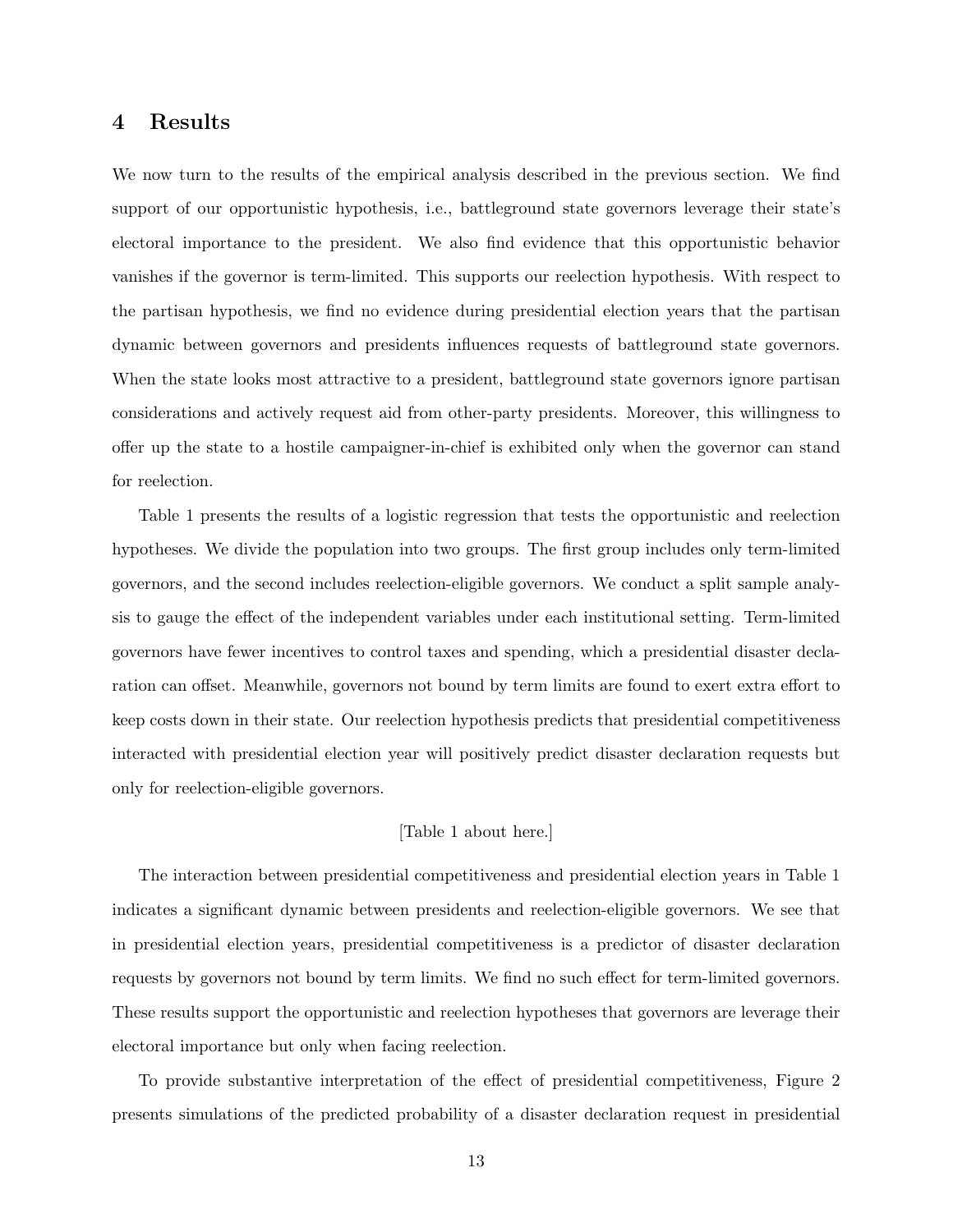election years by reelection-eligible governors. In this figure, we vary the presidential competitiveness of the state from the lowest observed value (.2) to the highest observed value (.5) using software developed and described in Imai, King, and Lau (2009). This figure allows us to gauge the effects of increasing or decreasing levels of electoral competitiveness of a state on requesting a declaration. Ten thousand simulations were run for each level of competitiveness. All other variables were held at their mean or median value, for numeric and dichotomous variables respectively.

### [Figure 2 about here.]

The mean probability of a request of a disaster declaration from a governor from a presidentially uncompetitive state is .016, while the mean probability of a request from a highly competitive state is .050. About ten percent of observed cases see a disaster declaration request, and so the baseline probability of a request is relatively low.<sup>19</sup> The differences represented in Figure 2 are relatively sizable, statistically significant, and provide evidence of opportunism among reelectioneligible governors.

While our analysis and discussion focus on the political influences on disaster requests, we note that severe weather damage is one of the most influential variables. It is positive and highly statistically significant in all of our models. In fact, for term-limited governors damage is the only statistically significant predictor of disaster declaration requests. We include an indicator if the president and governor are of the same party, but we find no evidence that this relationship affects requests.<sup>20</sup>

Finally, the ROC AUC presents the area under the receiver operating characteristic (ROC) curve. This is a summary statistic of model performance. The ROC curve maps the model's predictive true positive rate versus the false positive rate. The model perfectly classifies disaster declaration requests when the area under the curve is equal to 1, and when the ROC AUC is near .5 the accuracy of the model's classification is roughly the same as a coin flip. The closer the measure is to 1, the better the model is at predicting the data. All of models from our analysis have an ROC AUC measure of at least .7 and provide informative classification of the disaster declaration request data.

 $19$ Of our 17,086 cases in the analysis, 1,703 or 10% see a disaster declaration request.

<sup>&</sup>lt;sup>20</sup>This is separate from our partisan hypothesis. Our partisan hypothesis looks specifically at battleground governors during election years.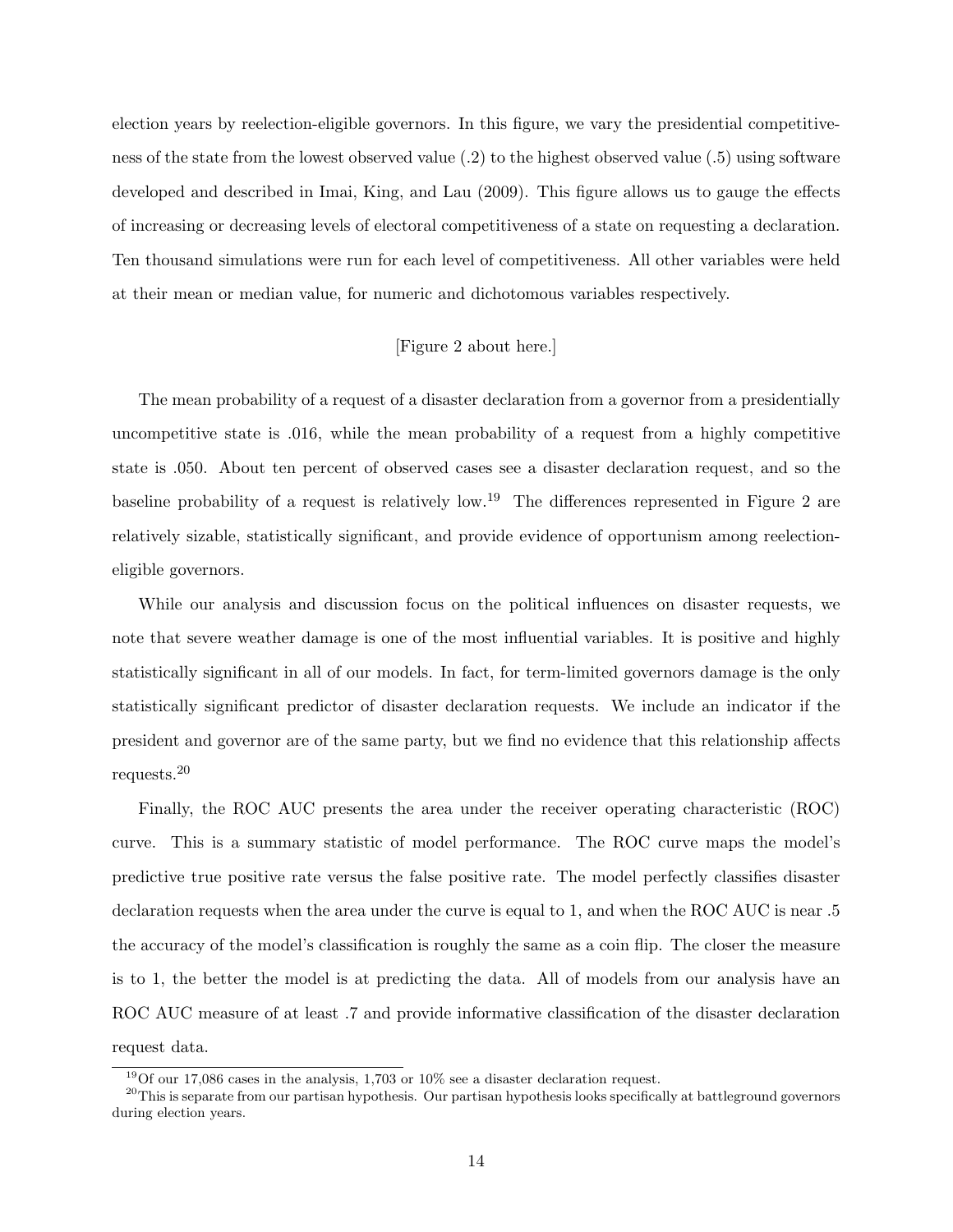We now turn to the partisan incentives behind gubernatorial decisions to request federal disaster aid. Table 2 presents a split sample analysis. The model in the first column includes cases where the governor and president are of the same party. The second column is an analysis of cases where the president and governor are of opposite parties. This allows us to test the partisan hypothesis described previously. The partisan hypothesis predicts that battleground governors will be more likely to request during a presidential election year when the president is of their party. When the president is of the opposite party, we expect that the relationship would be reversed.

We find no support for the partisan hypothesis in Table 2. The interaction between presidential competitiveness and presidential election year yields the opposite of the hypothesized result. With respect to the interaction between competitiveness and presidential election year, we see a positive although not statistically significant relationship when the governor is of the same party as the president. When the president is of the opposite party, there is a positive and statistically significant relationship. This suggests that when a governor is well-positioned to request, i.e. they are from a competitive state and it is a presidential election year, they disregard their partisan incentives and act opportunistically to procure resources.<sup>21</sup>

Like Figure 2, Figure 3 provides substantive interpretation of the simulated probability that a governor will request a disaster declaration from an other-party president during a presidential election year. If the partisan hypothesis holds, then battleground state governors will be less likely to request aid from other-party presidents when compared to other governors. Again, we consider two scenarios. One where the presidential competitiveness of the state is low (.2) and one where it is high  $(.5)$ . All other variables were held at their mean or median value, for numeric and dichotomous variables respectively. The mean probability of an other-party request from an uncompetitive state governor is .06, while the probability of an other-party request from a battleground governor is .12. This is the opposite of what the partisan hypothesis predicts.

#### [Table 2 about here.]

 $21$ Table 2 indicates that battleground state governors are less likely to request of other-party presidents and more likely to request of same-party presidents in years one through three of the presidential term. The positive coefficient of presidential competitiveness for same-party governors in column 1 and the negative coefficient for other-party governors in column 2 indicate this relationship for non-presidential election years. Since competitiveness is interacted with presidential election year in the model, the constituent term for competitiveness can be interpreted as the effect during a non-election year. These relationships remain in models without the interaction effects, which we present in the Supplemental Information.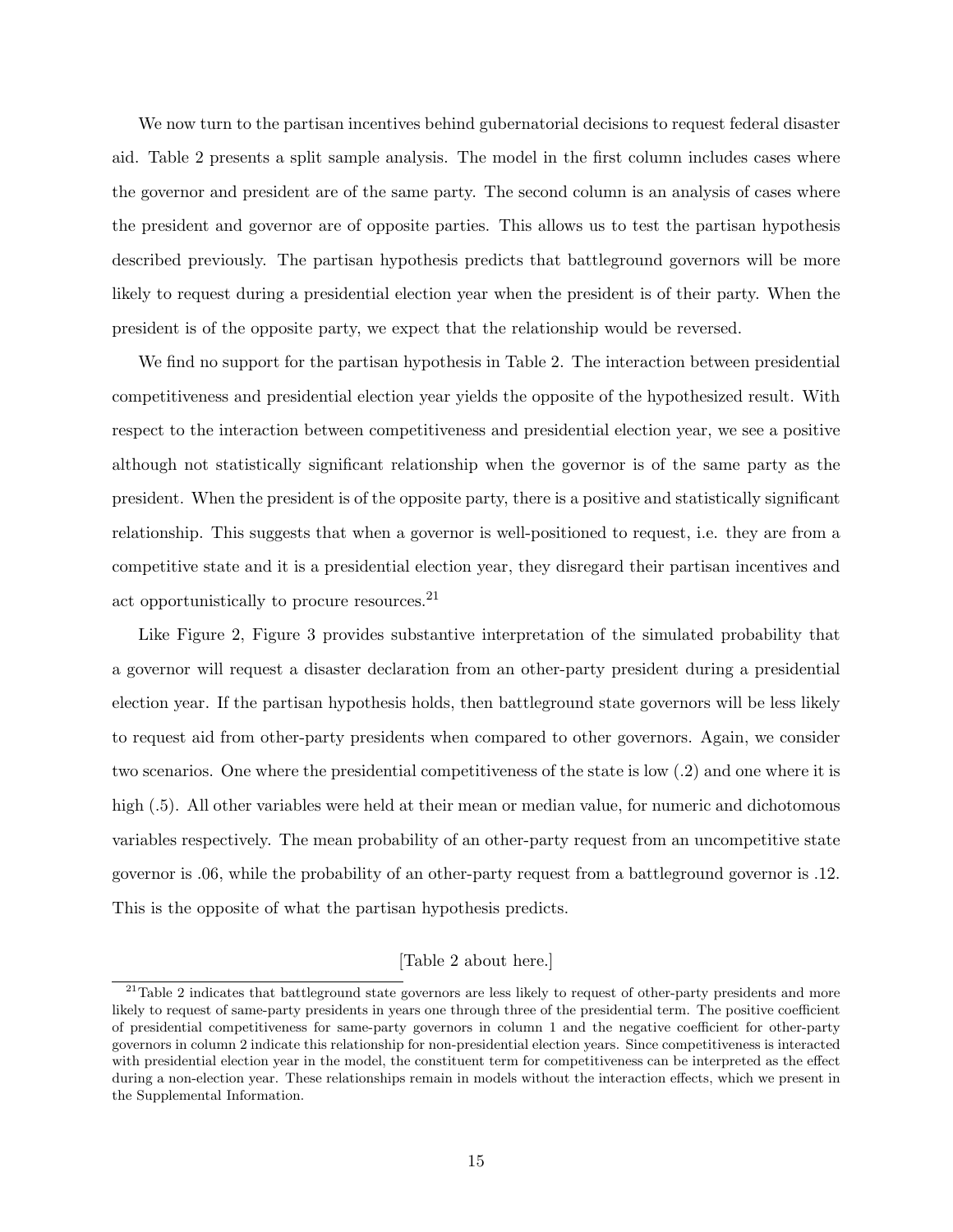#### [Figure 3 about here.]

The analysis in Table 2 shows that battleground governors abandon partisan allegiances and request aid from other-party presidents when they are strategically positioned to do so. This suggests that the resource seeking incentives rather then partisan incentives underlie opportunistic gubernatorial behavior. The analysis in Table 2, however, does not account for the role of termlimits or the reelection concerns of the governor. As we described previously, we expect that only reelection-eligible governors to display opportunistic behavior. It follows that if this opportunistic behavior is causing governors to abandon their partisan ties, we should only observe this among reelection-eligible governors. To provide a clear test of gubernatorial opportunism, we reexamine cases where the governor and president are of opposite parties while taking into account whether the governor can run for reelection. If resource seeking motivations are driving behavior, then only those governors not bound by term limits will be influenced by the electoral importance of their state when requesting aid.

Table 3 examines resource seeking and partisan motives of governors and divides the subset of governors requesting aid from other-party presidents into those who are and are not term-limited. Under the reelection hypothesis, we should only see opportunistic behavior by those governors who are not term-limited. In the split sample analysis in Table 3, both term-limited and reelectioneligible governors are less likely to request when they are from a competitive state. During a presidential election year, however, those battleground governors who can run for reelection are more likely to request a disaster declaration from an other-party president. Term-limited governors show no significant increase in the likelihood of requesting under this scenario. While partisan forces influence other party governors to request less, these incentives are trumped when the governor is most strategically positioned to ask for aid.

Figure 4 presents simulated probabilities derived from the model presented in Table 3. The density plots represent the probability of a disaster declaration request in a given month by an opposite party governor during a presidential election year. The left panel indicates the simulated probability that a term-limited governor will request a disaster declaration. The right panel presents the same analysis for those governors who may seek reelection. The two lines in each panel represent the lowest and highest observed values of presidential competitiveness of a state,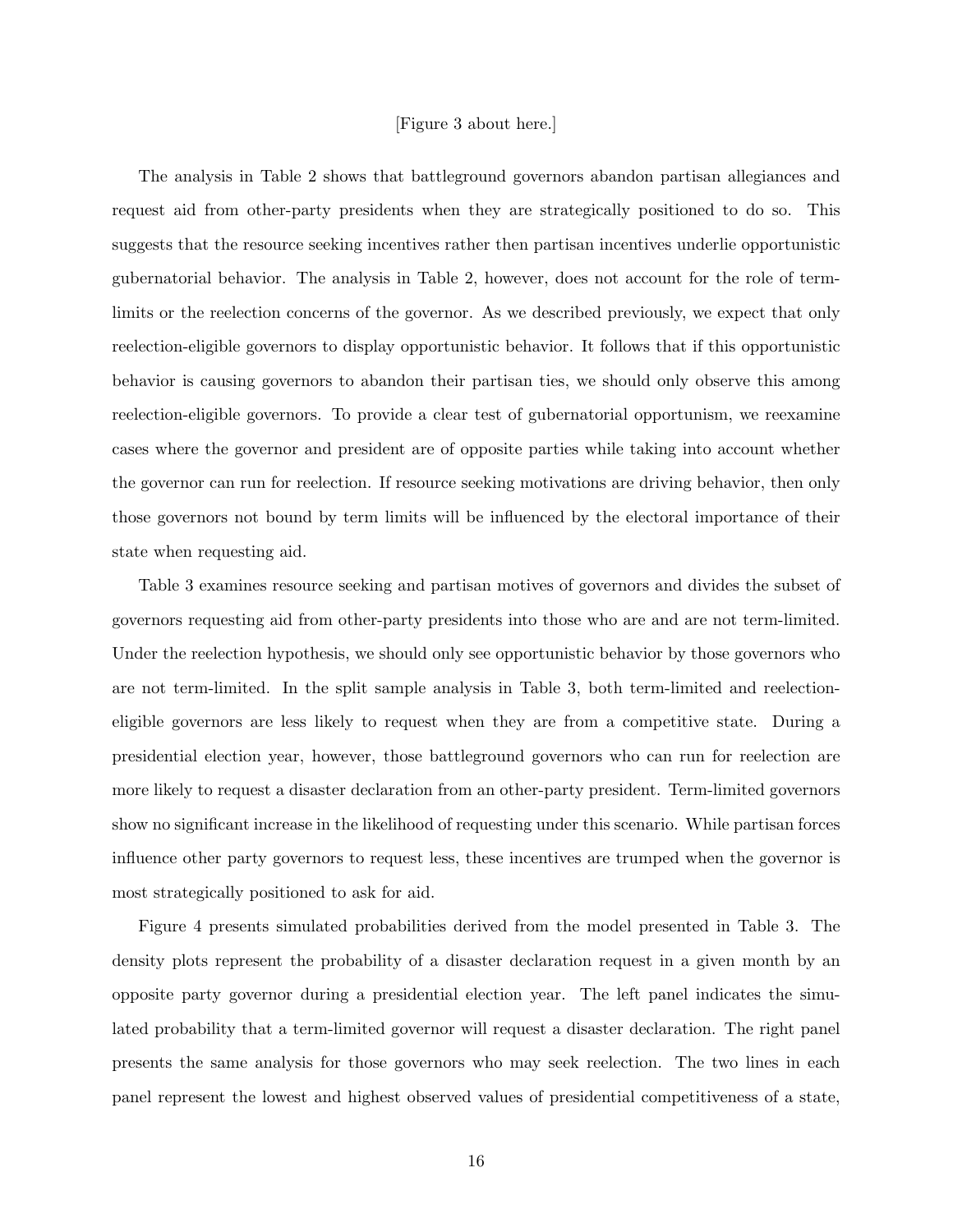.2 and .5 respectively. Ten thousand simulations were run for each level of competitiveness. All other variables were held at their mean or median value, for numeric and dichotomous variables respectively.

For reelection-eligible governors presidential competitiveness is a positive predictor of disaster declaration requests to other party presidents during election years. The probability of a request from a reelection-eligible governor from an uncompetitive state is .009, while the probability of a request from a highly competitive state is .026. There is no effect of presidential competitiveness on the requests of term limited governors in presidential election years. Notably, presidential competitiveness is a negative predictor of requests made to other party presidents during nonelection years for all governors. Although this is not a prediction from one of our hypotheses, it suggests that partisan influences may be strong among battleground state governors only during non-presidential election years.<sup>22</sup>

The analysis in Table 3 and Figure 4 confirms the dominance of the reelection incentives over the partisan incentives in motivating gubernatorial behavior. We find strong evidence gubernatorial opportunism in the disaster declaration request process even when the partisan hypothesis would predict otherwise. When these incentives conflict we find that governors act as resource seekers in spite of partisan allegiances. When governors can influence either the resources their state will receive or the partisanship of the next president, they choose resources. As we hypothesized, the institutional structure of gubernatorial elections as determined by term-limits activates this opportunistic behavior.

[Table 3 about here.]

[Figure 4 about here.]

 $^{22}$ This may be a function of loyalism to the party. It may also reflect the close link between the reputation of the national party, the president, and the governor (Peltzman, 1987; Carsey and Wright, 1998; Chubb, 1988; Simon, 1989). Moreover, presidents take a more active role in battleground states governed by copartisans. This in turn may cause battleground governors to be linked more closely with the president and therefore the reputation of the national party. For instance, Oppel Jr. (2002) reports that President Bush "moved aggressively to help Republican governors . . . especially in states that he would like to win in his re-election campaign." Abramowitz (2002) notes that the close bond between battleground governors and copartisan presidents is "widely accepted among politicians and journalists" (p. 701) though finds that this conventional wisdom may be ill-conceived.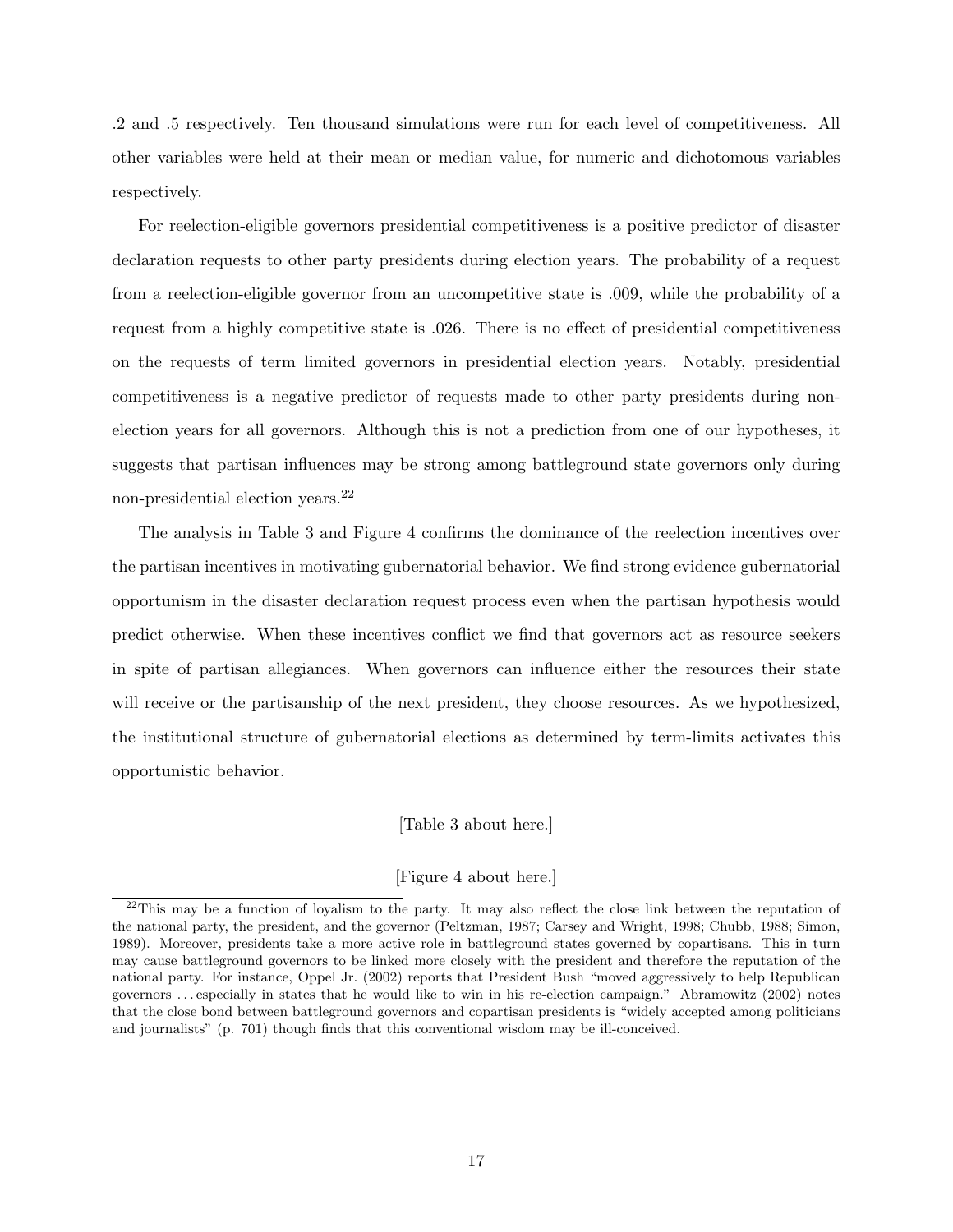## 5 Discussion

Our analysis of all states over thirty five years examines the tensions that we observed as Governor Chiles considered requesting aid from President Bush. We find systematic evidence that governors act as opportunists. This is not a universal behavior, as we also find support for our reelection hypothesis; only governors who face reelection act as opportunists. We also examine the roll of partisan incentives. When the governor's party holds the White House, partisan loyalties are aligned with the goals of the opportunist; however, sometimes the governor must chose between what is best for her political party and what is best for the state's budget. When the reelection and partisan incentives collide, we show that the reelection incentives are dominant. At times, governors are ideally positioned to request but at the cost of bringing an other-party president into their state to woo voters. We find no evidence of our partisan hypothesis. When faced with this delicate balance, we find systematic evidence that, like Chiles, governors subordinate party and ask for aid.

Unlike previous studies, we suggest that governors and not presidents are the primary cause of the politicization of the disaster declaration process. In our study, only those governors with an electoral incentive request strategically. A term limited governor from a battleground state requests based on need alone. We argue that it is only when the governor faces reelection that she will opportunistically leverage her states' electoral importance to the president.

Billions of federal dollars are spent annually on disaster relief and mitigation. While events like Hurricane Andrew come along very rarely, most governors find themselves in a position to ask for federal aid at some point during their administrations. While disasters are not caused by politicians, governors are often the first political responder to these events. We find that gubernatorial requests for federal disaster aid are not dictated by need alone. In requesting federal aid, a governor takes into account the electoral importance of her state and also whether she will again face reelection. While the disaster declaration process allows us to observe the electoral motivations of governors and presidents, natural disasters and the governmental response is also an important public policy domain.

Today, governors and state legislatures continue to deal with fiscal emergencies as they balance their ledgers. The effects of the economic recession are acutely felt by governors. As states reconcile their budgets, jobs are lost, benefits are cut, and existing resources are stretched. As states become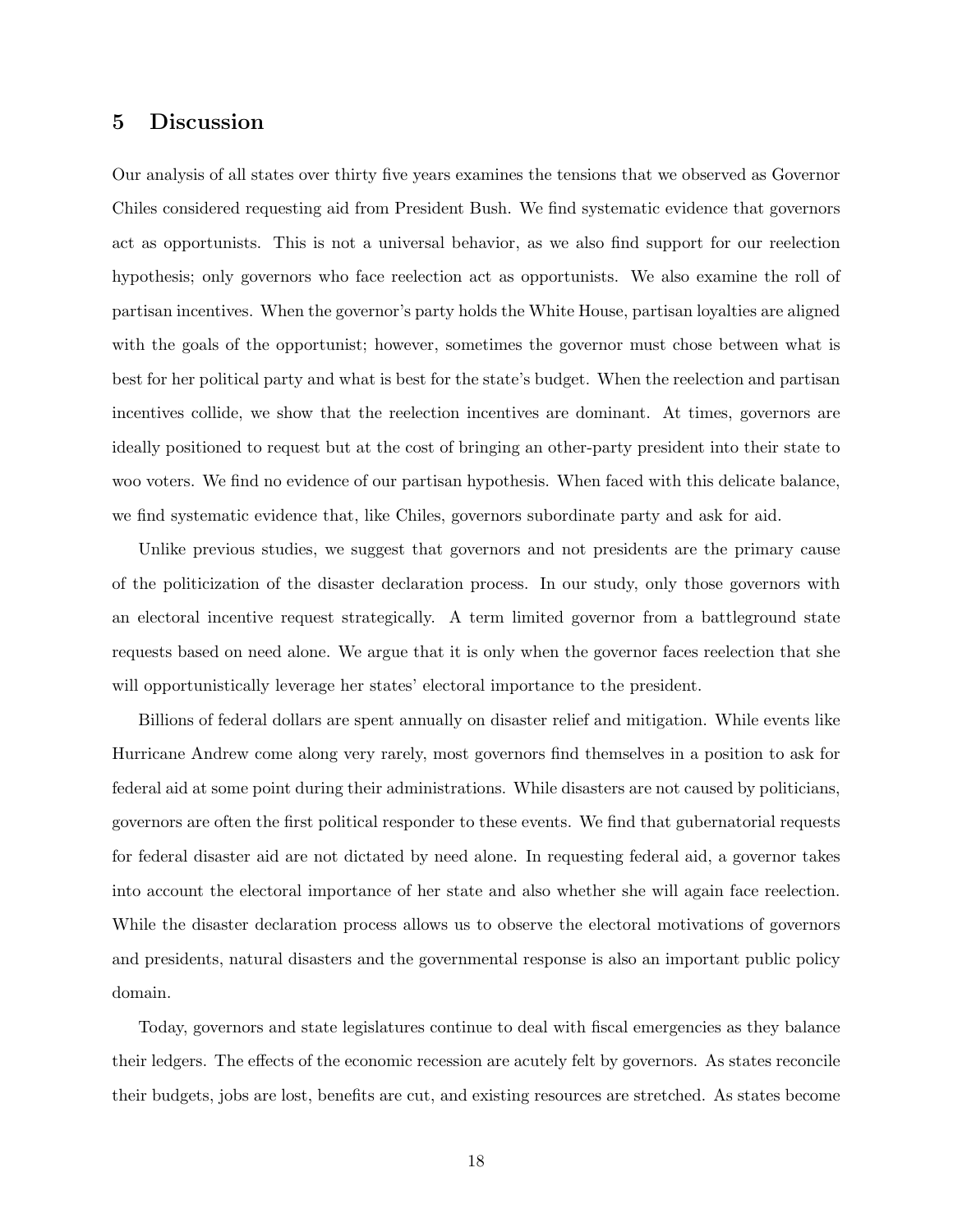more desperate for dollars, the motivations that we identify here may be more prevalent. We should notice how governors attempt to leverage their presidential electoral importance as they seek much needed federal dollars.

Because of political posturing, citizens who experience similar levels of damage may see differing levels of federal aid depending on their state's role in the last presidential election or the presence of gubernatorial term limits. The electoral pressures of governors and presidents exert influence over the allocation of resources independent of actual need. They do not negate each other as postulated by Madison in Federalist 10. The disaster declaration process is one in which governors and presidents exercise total discretion. Governors, alone, decide to request, and presidents, alone, decide whether to grant the request. Congress and state legislatures are wise to take a proactive interest in the prerogatives of their executives, less gubernatorial and presidential electoral incentives dominant public policy.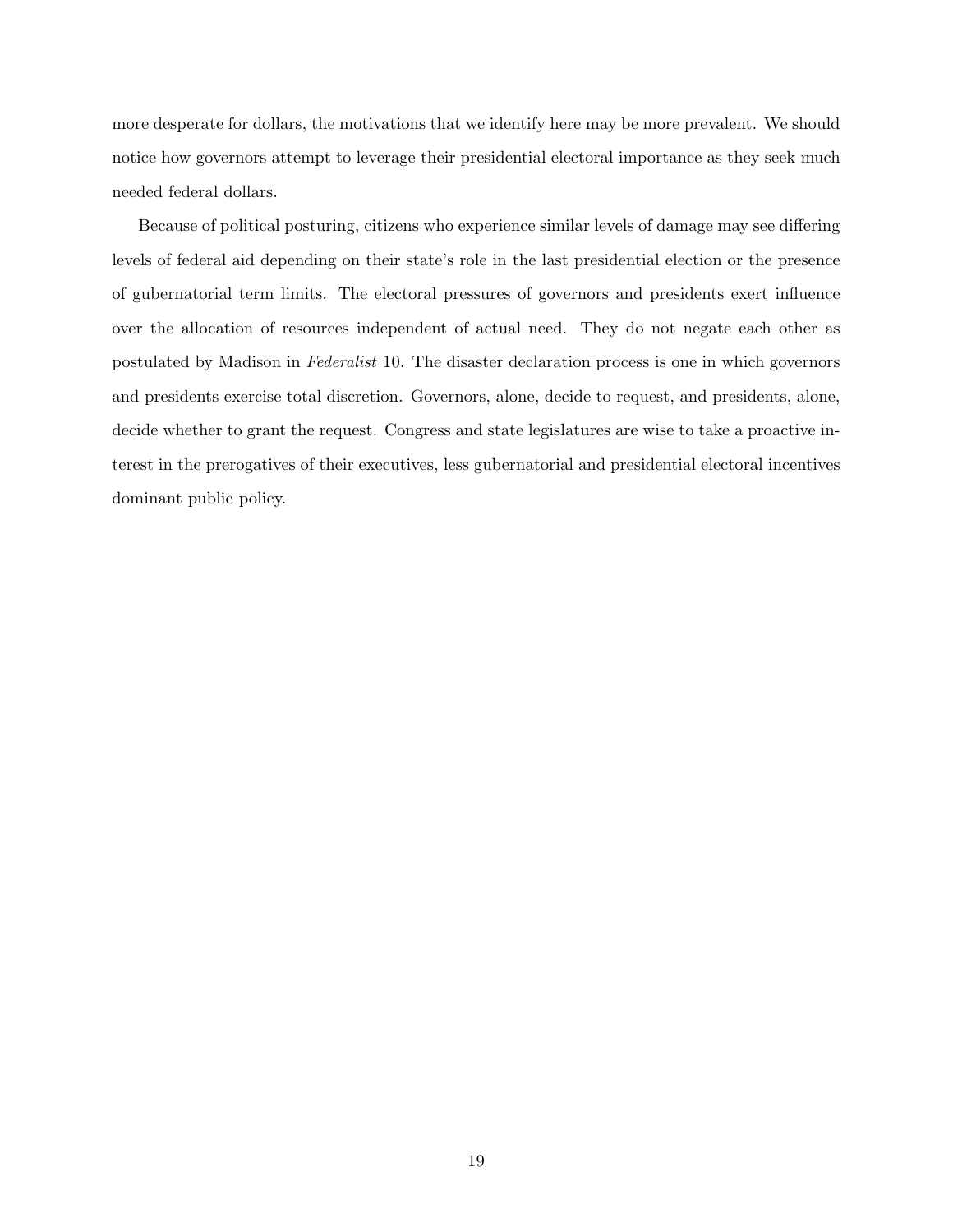## References

- Abramowitz, Alan I. 2002. "Gubernatorial Influence in Presidential Elections: Fact or Myth." PS: Political Science and Politics 35(4): 701—703.
- Achen, Christopher H, and Larry M Bartels. 2004. "Blind Retrospection: Electoral Responses to Drought, Flu, and Shark Attacks." Typescript.
- Alt, James E, Ethan Bueno de Mesquita, and Shanna Rose. 2011. "Disentangling Accountability and Competence in Elections: Theory and Evidence from US Term Limits." Journal of Politics 73(Jan): 171—186.
- Anderson, Paul, Grace Kim, and Martin Merzer. 1992. "Chiles Seeks \$9 Billion in Aid; Bush Will Urge \$7.2 Billion Package." Miami Herald (September 9): A1.
- Barnhart, John D. 1925. "Rainfall and the populist party in Nebraska." American Political Science *Review* 19(Aug):  $527 - 540$ .
- Bartels, Larry M. 1985. "Resource Allocation In a Presidential Campaign." Journal of Politics  $47(Aug): 928-936.$
- Bartels, Larry M. 2008. Unequal Democracy: The Political Economy of the New Gilded Age. Princeton: Princeton University Press.
- Besley, Timothy, and Anne Case. 1995. "Does Electoral Accountability Affect Economic Policy Choices? Evidence from Gubernatorial Term Limits." The Quarterly Journal of Economics  $110(Aug): 769-798.$
- Brams, Steven J, and Morton D Davis. 1974. "The 3/2's rule in presidential campaigning." American Political Science Review 68(1): 113—134.
- Broder, David S. 1981. "Reagan Gets Edgy Backing from GOP Governors." Washington Post (Nov 24): A3.
- Carsey, Thomas, and Gerald Wright. 1998. "State and National Factors in Gubernatorial and Senatorial Elections." American Journal of Political Science 42(Jul): 994–1002.
- Chubb, John. 1988. "Institutions, The Economy, and the Dynamics of State Elections." American Political Science Review 82(Mar): 133–154.
- Cox, Gary W., and Mathew D. McCubbins. 1993. Legislative Leviathan: Party Government in the House. Berkeley: University of California Press.
- Cox, Gary W., and Mathew D. McCubbins. 2005. Setting the Agenda: Responsible Party Government in the U.S. House of Representatives. New York: Cambridge University Press.
- Fiorina, Morris P. 1981. Retrospective Voting in American National Elections. Yale University Press.
- Garrett, Thomas A, and Russell S Sobel. 2003. "The Political Economy of FEMA Disaster Payments." *Economic Inquiry* 41(Jul): 496—509.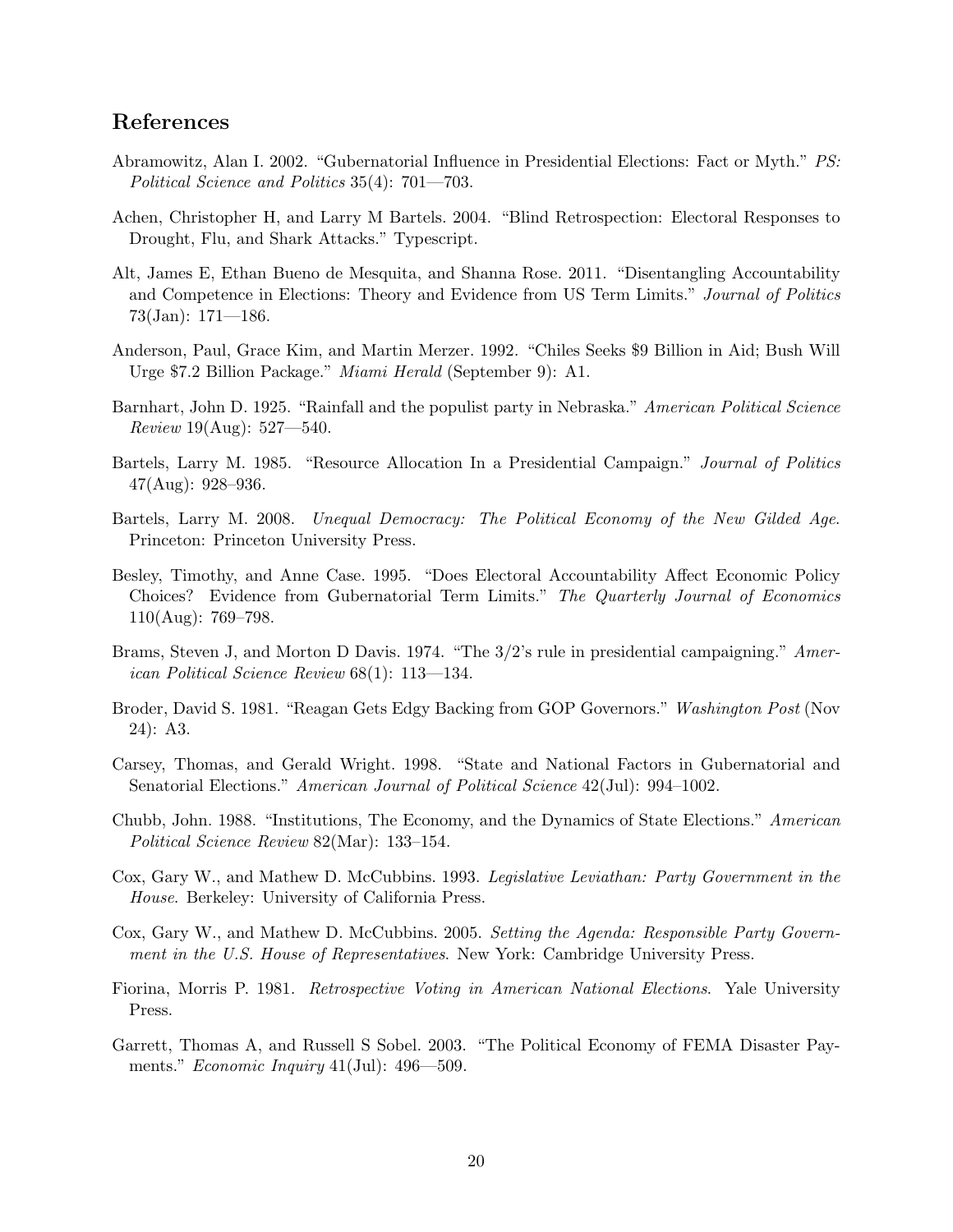- Gasper, John T, and Andrew Reeves. 2011. "Make it Rain? Retrospection and the Attentive Electorate in the Context of Natural Disasters." American Journal of Political Science 55(2):  $340 - 355$ .
- Hazards and Vulnerability Research Institute. 2009. "The Spatial Hazard Events and Losses Database for the United States.".
- Healy, Andrew J, and Neil Malhotra. 2009. "Myopic Voters and Natural Disaster Policy." American Political Science Review 103(3): 387—406.
- Imai, Kosuke, Gary King, and Olivia Lau. 2009. "Zelig: Everyone's Statistical Software." http://GKing.Harvard.Edu/zelig, version 3.4-3.
- James, Scott C. 2000. Presidents, Parties, and the State: A Party System Perspective on Democratic Regulatory Choice, 1884–1836. Cambridge: Cambridge University Press.
- Johnston, Richard, Michael G. Hagen, and Kathleen Hall Jamieson. 2004. The 2000 Presidential Election and the Foundations of Party Politics. New York: Cambridge University Press.
- Kramer, Gerald H. 1971. "Short-term Fluctuations in U.S. Voting Behavior, 1896-1964." American Political Science Review 65(Mar): 131—143.
- Kuziemko, Ilyana, and Eric Werker. 2006. "How much is a seat on the Security Council worth? Foreign aid and bribery at the United Nations." *Journal of Political Economy* 114(5): 905—930.
- Larcinese, Valentino, Leonzio Rizzo, and Cecilia Testa. 2006. "Allocating the US Federal Budget to the States: The Impact of the President." Journal of Politics 68(May): 447—456.
- Marcus, Ruth, and Guy Gugliotta. 1992. "U.S. to Pay Relief Cost in Florida." Washington Post (September 2): A1.
- Mathews, Tom, Peter Katel, Todd Barrett, Douglas Waller, Clara Bingham, Melinda Liu, Steven Waldman, and Ginny Carrol. 1992. "What Went Wrong." Newsweek 120(September 7): 22.
- McCarthy, Francis X. 2010. FEMA Disaster Cost-Shares: Evolution and Analysis. Technical report Congressional Research Service.
- Nickens, Tim. 1992. "Waive State's Relief Tab, Governor Asks Bush." Miami Herald (September 1): A37.
- Oppel Jr., Richard A. 2002. "President's Help for His Governor Brother Includes More Than Campaign Stops." New York Times (October 18).
- Peltzman, Sam. 1987. "Economic Conditions and Gubernatorial Elections." American Economic Review 77(May): 293–297.
- Reeves, Andrew. 2011. "Political Disaster: Unilateral Powers, Electoral Incentives, and Presidential Disaster Declarations." *Journal of Politics* 73(4): 1142–1151.
- Salkowe, Richard S., and Jayajit Chakraborty. 2009. "Federal Disaster Relief in the U.S.: The Role of Political Partisanship and Preference in Presidential Disaster Declarations and Turndowns." Journal of Homeland Security and Emergency Management 6(1).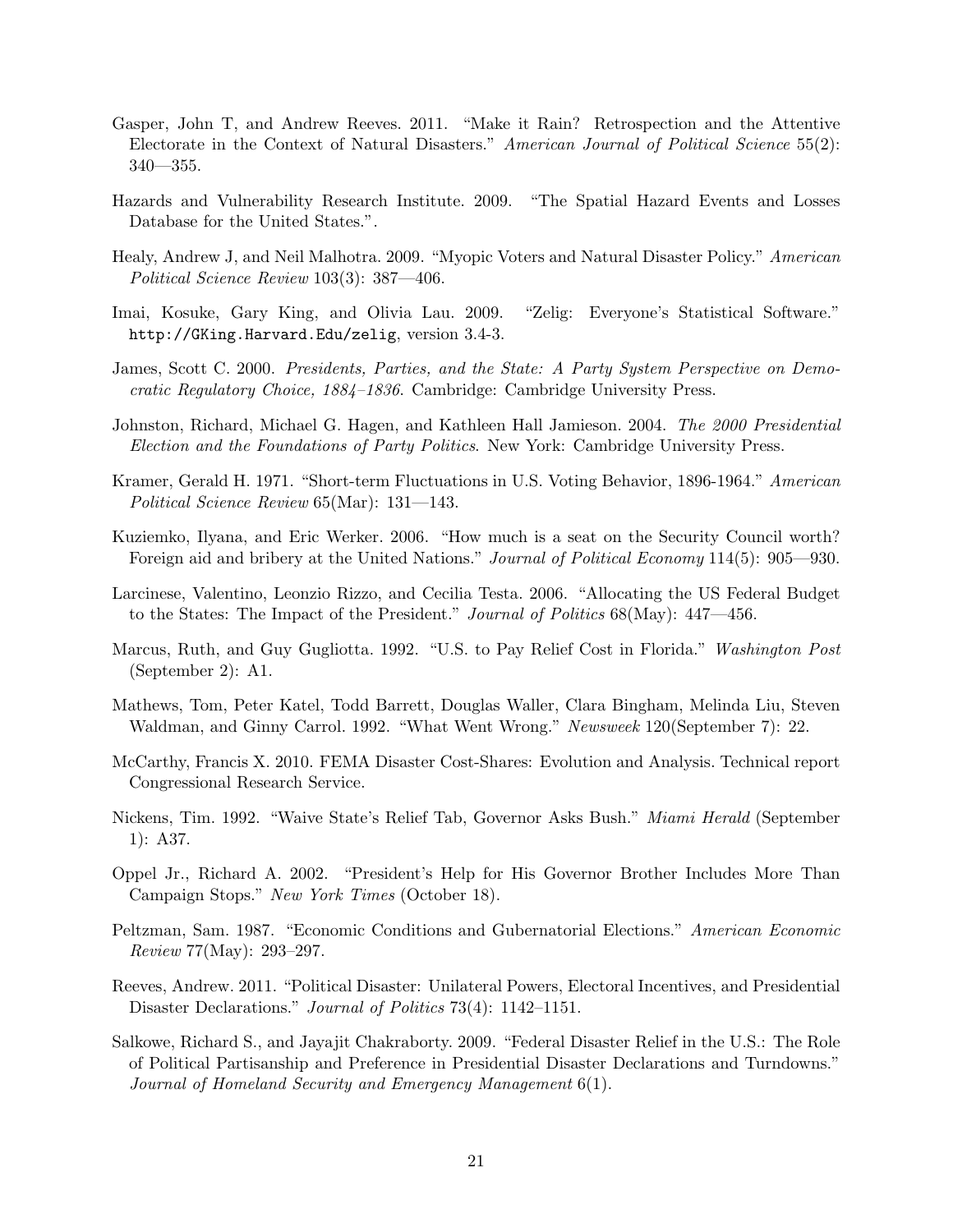- Schneider, S. K, and W. G Jacoby. 2003. "Public Attitudes toward the Policy Responsibilities of the National and State Governments: Evidence from South Carolina." State Politics  $\mathcal{B}$  Policy Quarterly 3(Sep): 246–269.
- Shaw, Daron. 1999. "The Methods behind the Madness: Presidential Electoral College Strategies, 1988-1996." Journal of Politics 61(Nov): 893–913.
- Simon, Dennis. 1989. "Presidents, Governors, and Electoral Accountability." Journal of Politics 51(May): 286–304.
- Sylves, Richard, and Zoltán I Búzás. 2007. "Presidential Disaster Declaration Decisions, 1953-2003: What Influences Odds of Approval." State  $\mathcal{B}$  Local Government Review 39(1): 3-15.
- Tufte, Edward R. 1978. Political Control of the Economy. Princeton: Princeton University Press.
- United States General Accounting Office. 1989. "Disaster Assistance: Timeliness and Other Issues Involving the Major Disaster Process." (May).
- US Census Bureau. 2010. Federal Aid to States for Fiscal Year 2009. Washington, DC: US Government Printing Office.
- Wright, Gavin. 1974. "The Political Economy of New Deal Spending: An Econometric Analysis." The Review of Economics and Statistics 56(Feb): 30–38.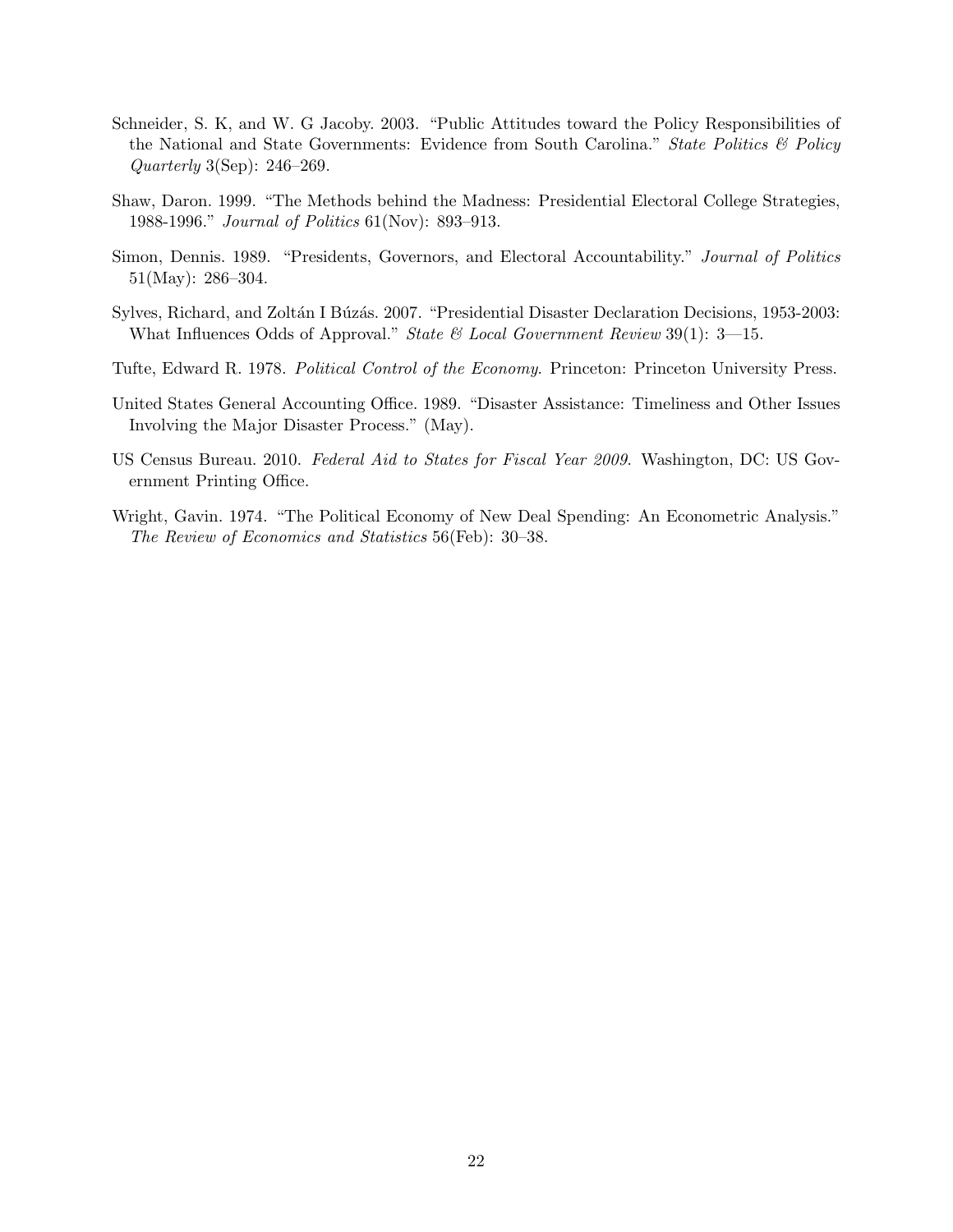[Table 4 about here.]

[Table 5 about here.]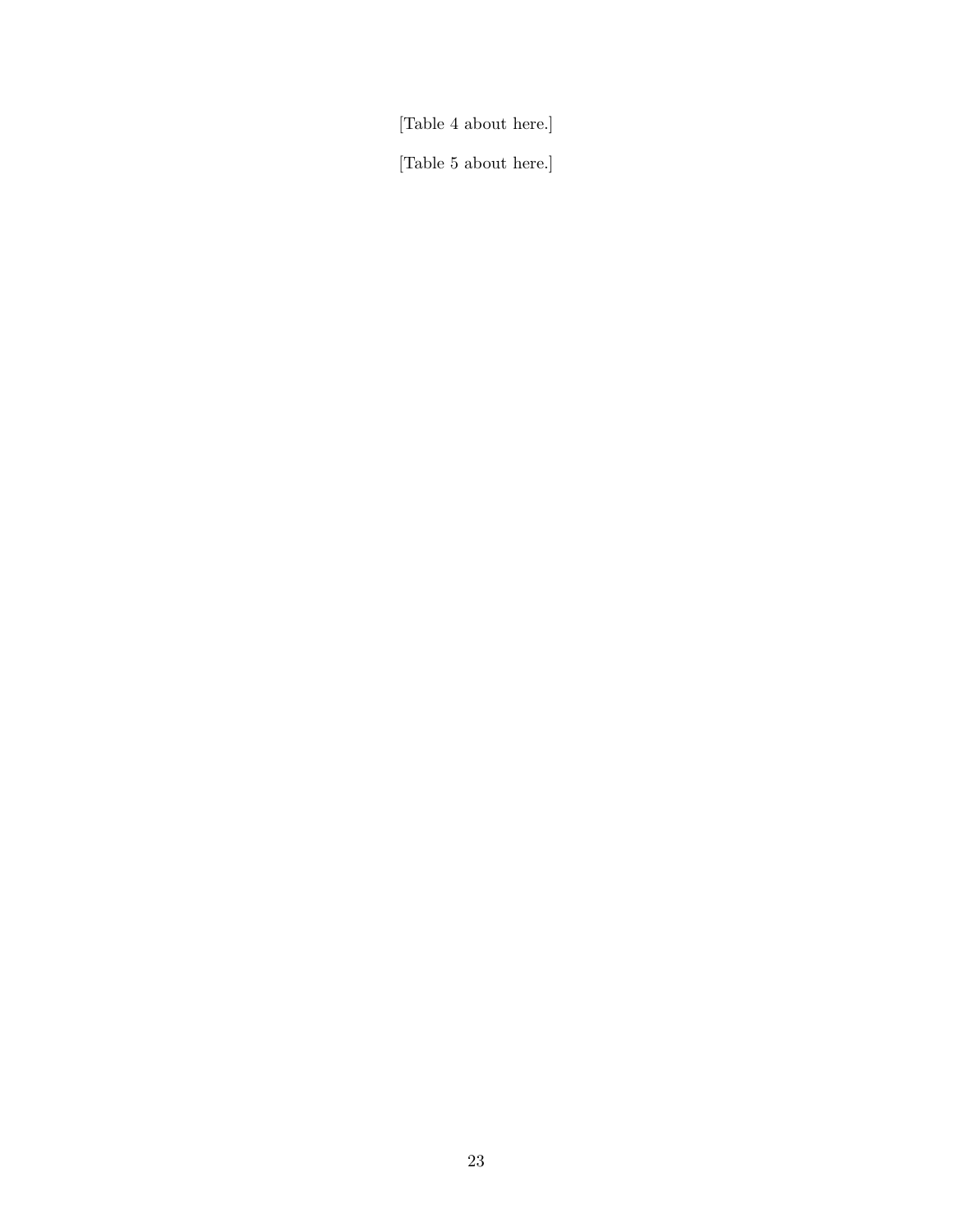Gubernatorial Disaster Declaration Requests, 1972 to 2006



Figure 1: Gubernatorial disaster declaration requests, 1972 to 2006.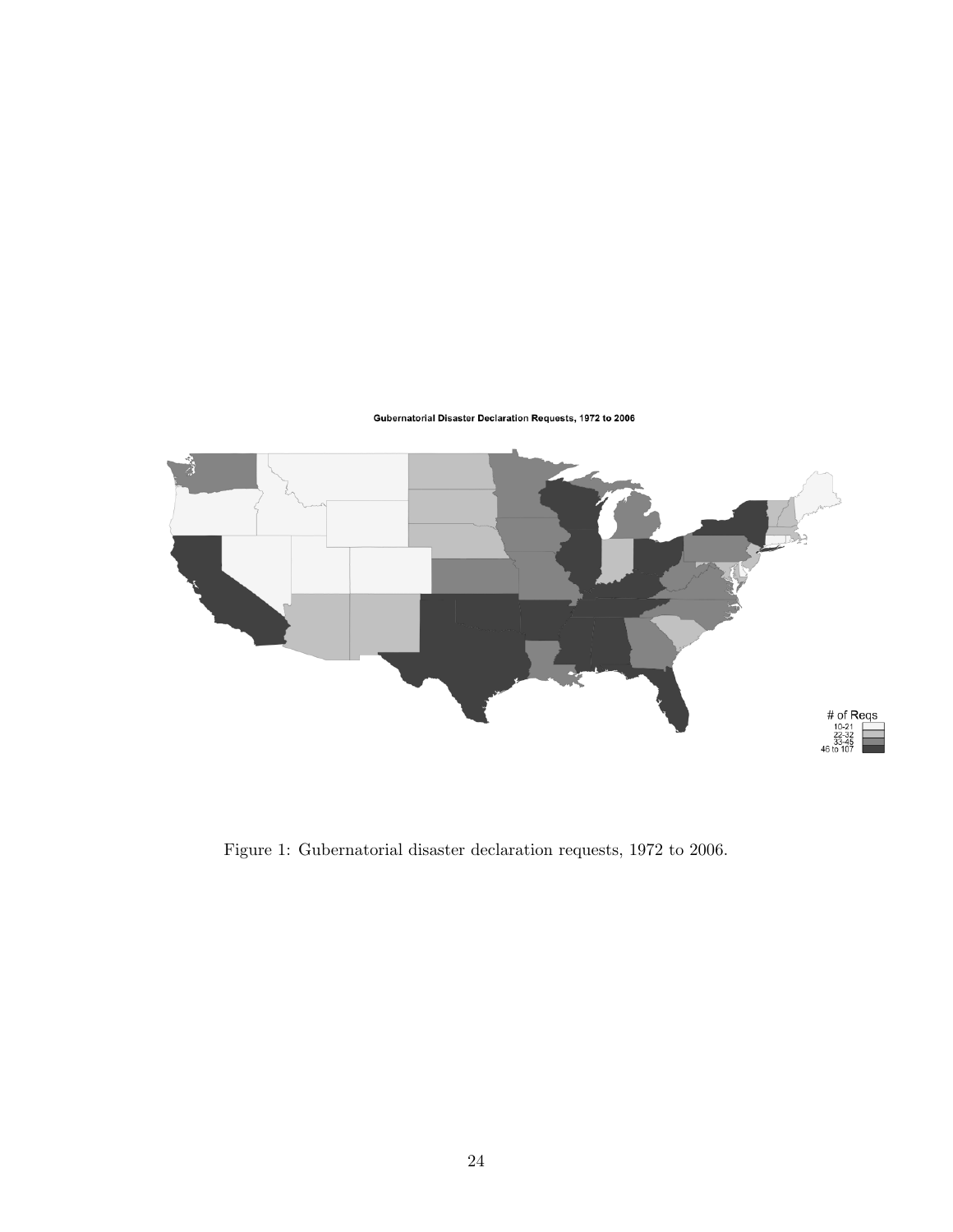

Probability of a disaster declaration request

Figure 2: Effect of election year competitiveness for reelection-eligible governors on probability of disaster declaration request. Simulations of the probability of a disaster declaration request by reelection-eligible governors in a given month during presidential election years. Differences based on lowest observed value (.2) of presidential competitiveness in the data to highest observed value (.5). All other variables are kept at their mean or median value. Ten thousand simulations per level of competitiveness. The probability of a request from a governor from an uncompetitive state is .016, while the probability of a request from a highly competitive state is .050.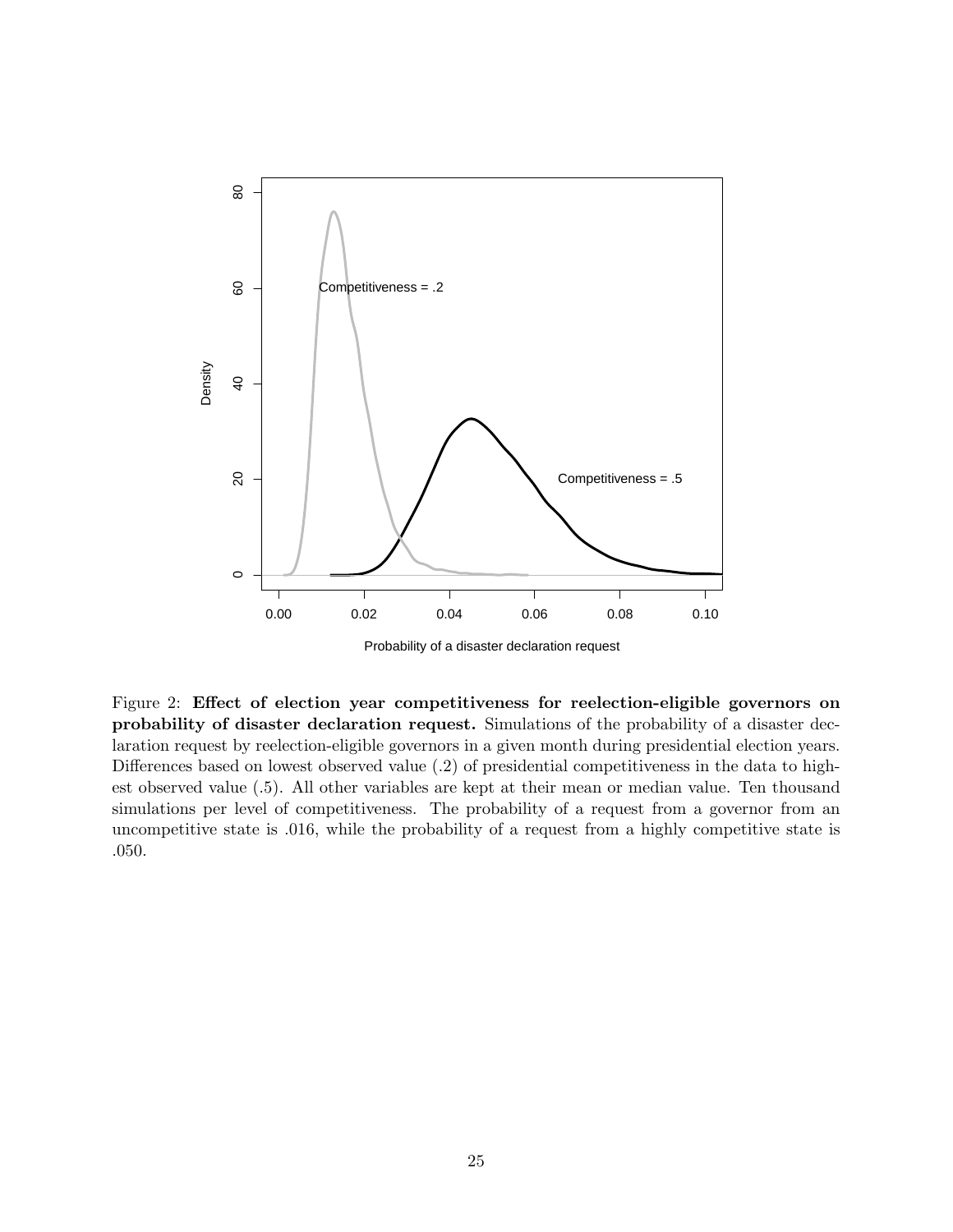

Probability of a disaster declaration request

Figure 3: Effect of election year competitiveness for governors requesting aid from other-party presidents on probability of disaster declaration request. Simulations of the probability of a disaster declaration request in a given month by those governors that are of the opposite party than the president, during presidential election years. Differences based on lowest observed value (.2) of presidential competitiveness in data to highest observed value (.5). All other variables are kept at their mean value. Ten thousand simulations per level of Competitiveness. The probability of a request from a governor from an uncompetitive state is .06, while the probability of a request from a highly competitive state is .12. This is the opposite of one of the central predictions of the partisan hypothesis.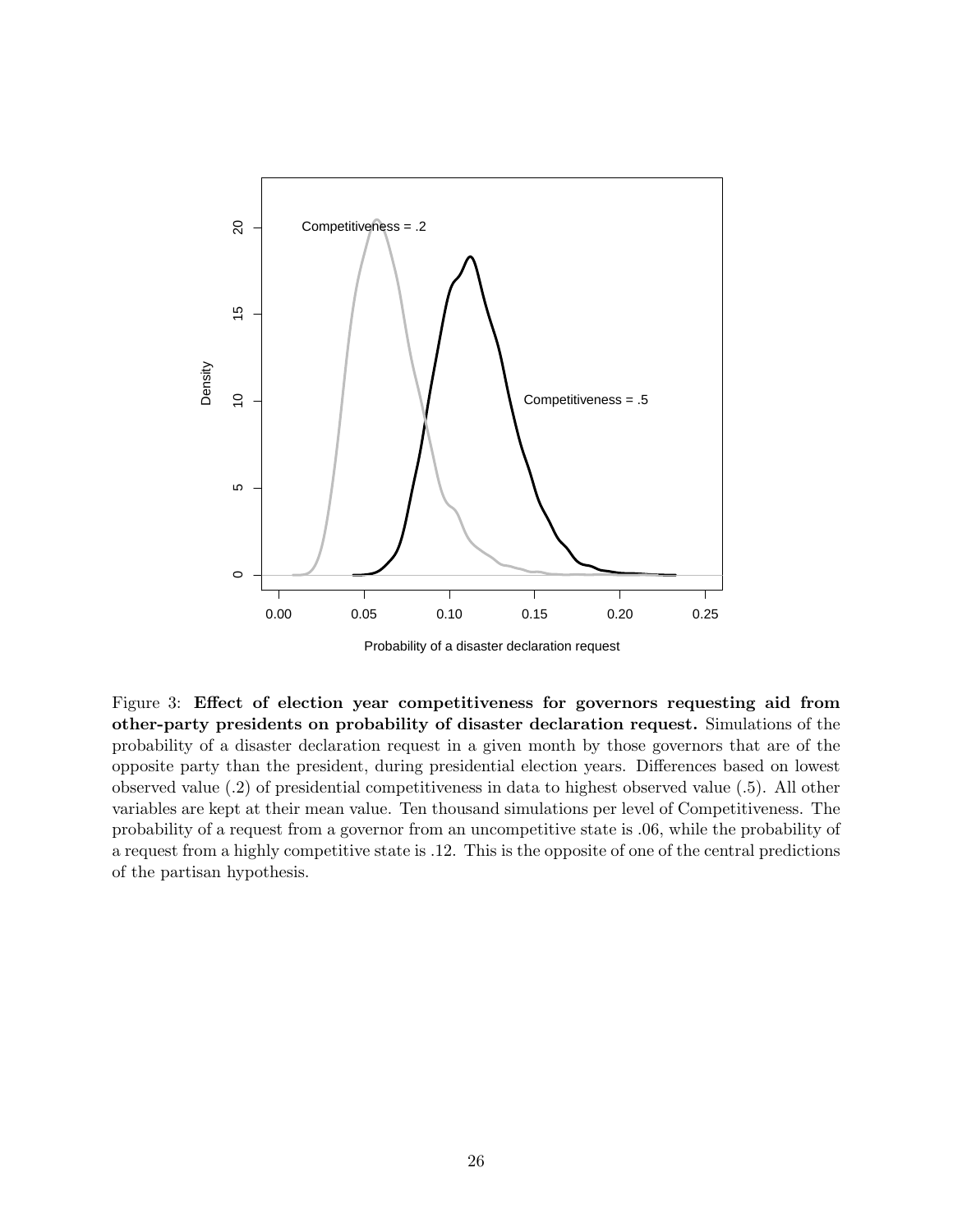

Figure 4: Effect of election year competitiveness on probability of disaster declaration request by term-limited and reelection-eligible governors, other-party presidents only. The left panel presents the simulated probabilities for term-limited governors, and the right panel present those for reelection-eligible governors. Differences based on lowest observed value (.2) of presidential competitiveness and the highest observed value (.5). All other variables are kept at their mean or median value. Ten thousand simulations per level of presidential competitiveness. The probability of a request from a reelection eligible governor from an uncompetitive state is .034, while the probability of a request from a highly competitive state is .071. Battleground governors who can run for reelection are more likely to request during a presidential election year. Termlimited governors show no significant increase in the likelihood of requesting under this scenario.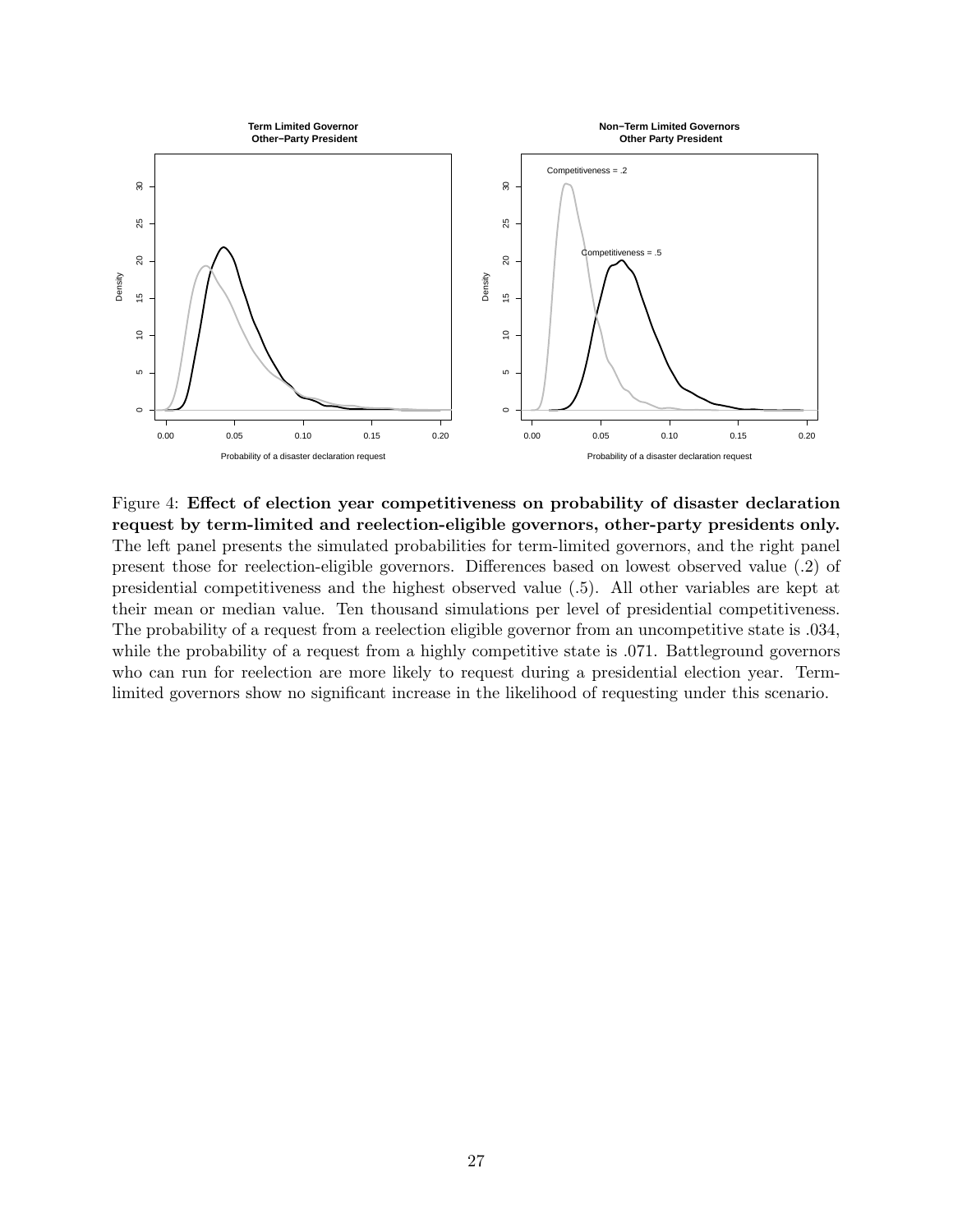|                                                  | Term-limited | Reelection-eligible |
|--------------------------------------------------|--------------|---------------------|
| Pres election year $\times$ Pres Competitiveness | 2.285        | $4.499*$            |
|                                                  | (1.917)      | (1.357)             |
| Pres Election Year                               | $-1.008$     | $-1.985*$           |
|                                                  | (0.834)      | (0.588)             |
| Pres Competitiveness                             | $-0.892$     | $-0.625$            |
|                                                  | (0.983)      | (0.638)             |
| Damage (logged per capita)                       | $0.303*$     | $0.272*$            |
|                                                  | (0.024)      | (0.015)             |
| Republican Governor                              | 0.132        | 0.005               |
|                                                  | (0.106)      | (0.068)             |
| Pres same party as Gov                           | 0.070        | $-0.005$            |
|                                                  | (0.103)      | (0.065)             |
| Per capita income                                | 3.608        | 12.440              |
|                                                  | (10.757)     | (6.819)             |
| Republican President                             | $-0.130$     | $-0.111$            |
|                                                  | (0.110)      | (0.067)             |
| Intercept                                        | $-5.965*$    | $-5.766*$           |
|                                                  | (0.703)      | (0.449)             |
| $\overline{N}$                                   | 4927         | 12159               |
| ROC AUC                                          | 0.7169       | 0.7063              |

Standard errors in parentheses

 $*$  indicates significance at  $p < 0.05$ 

Table 1: A model of gubernatorial requests for federal assistance, 1972 to 2006: Effect of gubernatorial term limits. Split sample analysis for cases where governors are term-limited and reelection-eligible. We find evidence that reelection-eligible governors take advantage of presidential electoral incentives when deciding whether to request. Estimates are from a logistic regression with indicator variables for region-month combinations, which are included in the model but not reported in the table.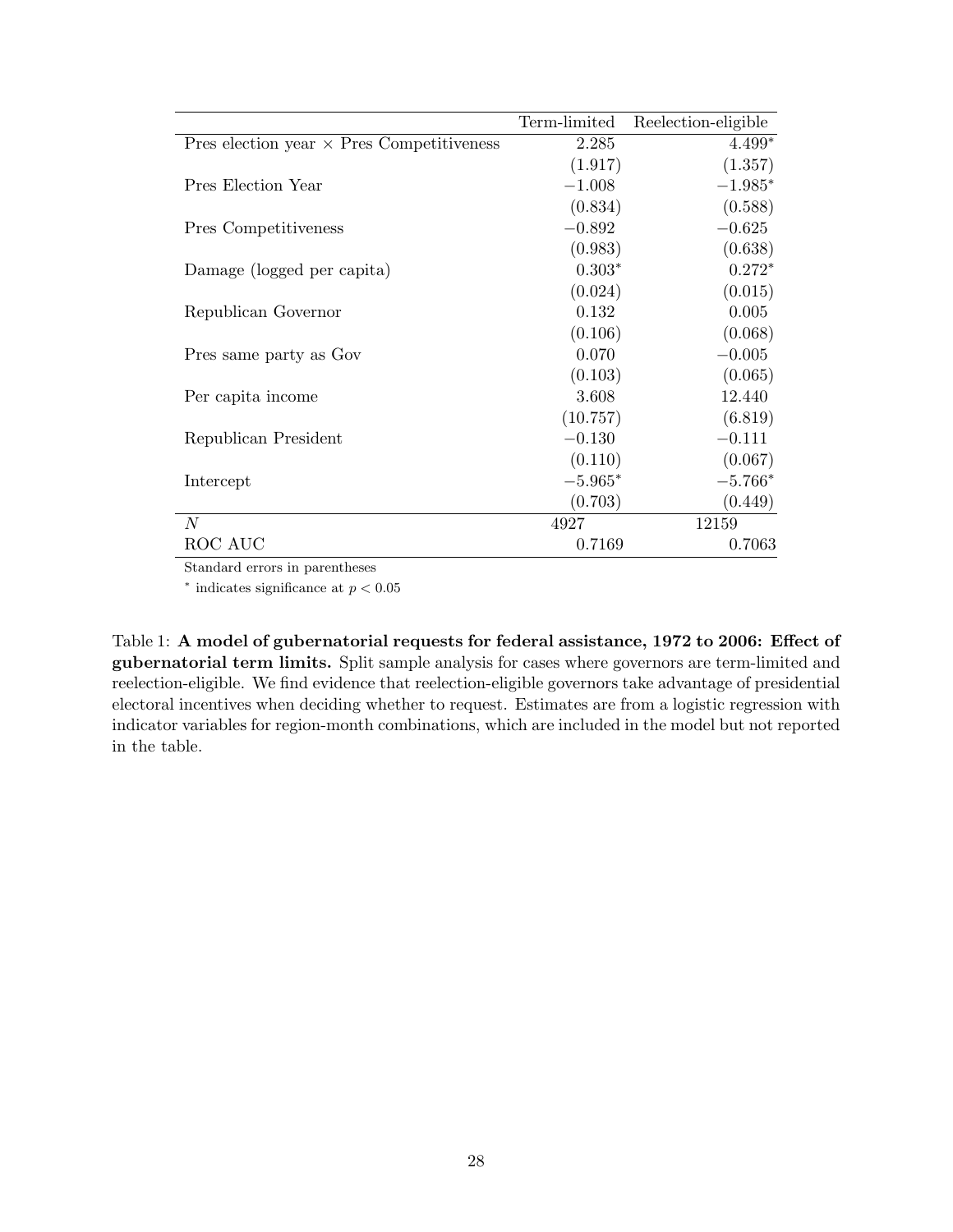|                                                  | Same Party | <b>Opposite Party</b> |
|--------------------------------------------------|------------|-----------------------|
| Pres election year $\times$ Pres Competitiveness | 2.288      | $4.833*$              |
|                                                  | (1.877)    | (1.380)               |
| Pres Election Year                               | $-1.167$   | $-2.006*$             |
|                                                  | (0.820)    | (0.595)               |
| Pres Competitiveness                             | $1.924*$   | $-2.633*$             |
|                                                  | (0.857)    | (0.677)               |
| Damage (logged per capita)                       | $0.292*$   | $0.274*$              |
|                                                  | (0.019)    | (0.017)               |
| Republican Governor                              | 0.029      | $0.169*$              |
|                                                  | (0.086)    | (0.081)               |
| Not term-limited                                 | 0.007      | 0.155                 |
|                                                  | (0.087)    | (0.084)               |
| Per capita income                                | 6.603      | 14.495                |
|                                                  | (8.194)    | (8.151)               |
| Intercept                                        | $-7.191*$  | $-5.148*$             |
|                                                  | (0.596)    | (0.476)               |
| $\overline{N}$                                   | 7691       | 9395                  |
| ROC AUC                                          | 0.7091     | 0.7216                |

Standard errors in parentheses

 $*$  indicates significance at  $p < 0.05$ 

Table 2: A model of gubernatorial requests for federal assistance, 1972 to 2006: A comparison of partisan differences. A split sample analysis where governors are of the same party as the president and where they are of opposite parties. During presidential election years, battleground governors are more likely to request from other party presidents. This rejects the partisan hypothesis. Although the coefficient is not statistically significant, battleground governors are more likely to request of same party presidents in election years. Estimates are from a logistic regression with indicator variables for region-month combinations, which are included in the model but not reported in the table.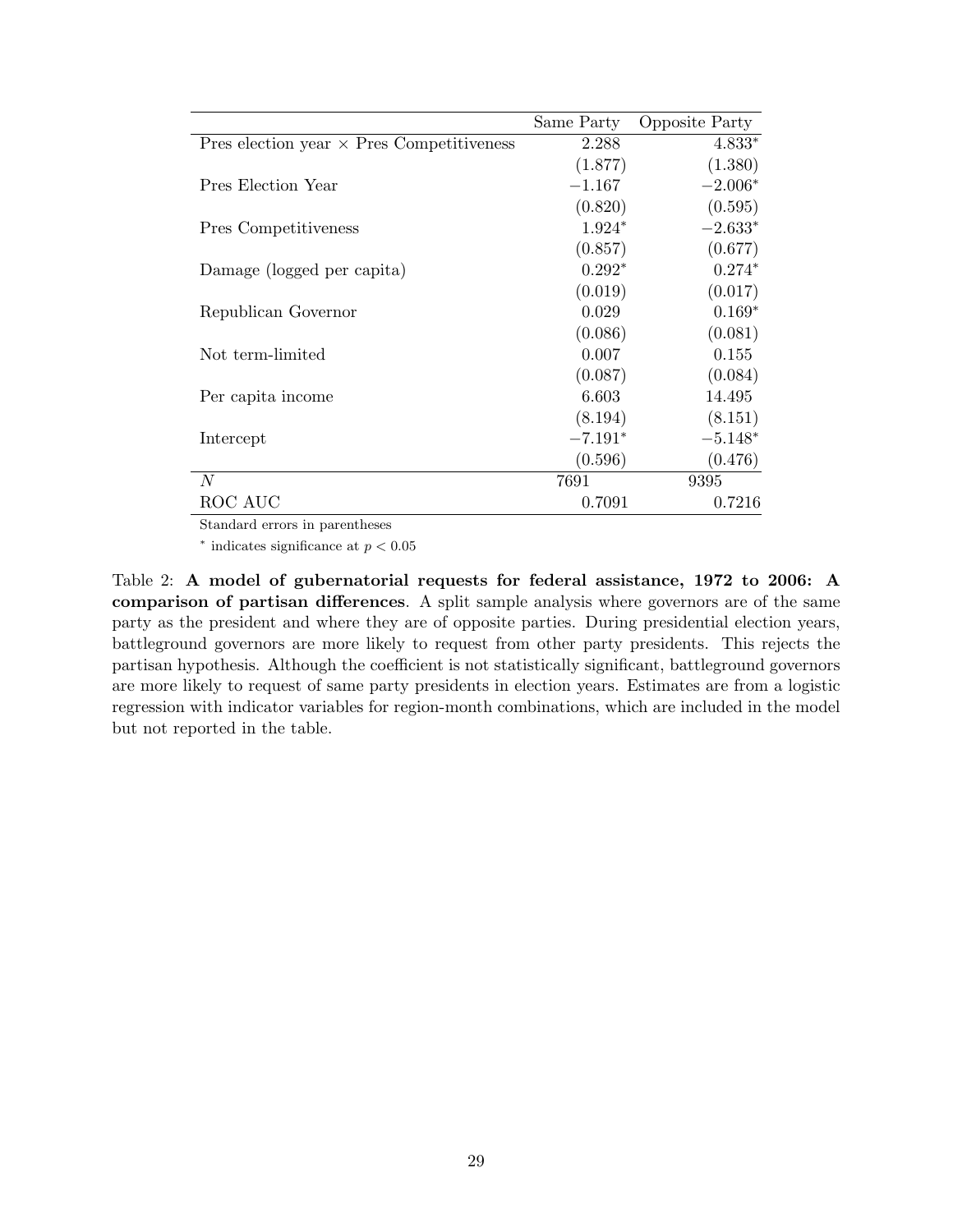|                                                  | Term-limited | Reelection-eligible |
|--------------------------------------------------|--------------|---------------------|
| Pres election year $\times$ Pres Competitiveness | 3.942        | $5.315*$            |
|                                                  | (2.355)      | (1.715)             |
| Pres Election Year                               | $-1.596$     | $-2.232*$           |
|                                                  | (1.006)      | (0.742)             |
| Pres Competitiveness                             | $-3.374*$    | $-2.513*$           |
|                                                  | (1.254)      | (0.830)             |
| Damage (logged per capita)                       | $0.318*$     | $0.263*$            |
|                                                  | (0.035)      | (0.020)             |
| Republican Governor                              | $0.348*$     | 0.130               |
|                                                  | (0.174)      | (0.094)             |
| Per capita income                                | $34.545*$    | 8.427               |
|                                                  | (15.661)     | (9.645)             |
| Intercept                                        | $-6.009*$    | $-4.724*$           |
|                                                  | (0.919)      | (0.563)             |
| N                                                | 2693         | 6702                |
| ROC AUC                                          | 0.7461       | 0.7248              |

Standard errors in parentheses

 $*$  indicates significance at  $p < 0.05$ 

Table 3: A model of gubernatorial requests for federal assistance, 1972 to 2006: Effect of gubernatorial term limits when requesting aid from other party presidents. A split sample analysis of cases where governors are term-limited and where governors can run for reelection. Battleground governors who can run for reelection are more likely to request during a presidential election year. Term-limited governors show no significant increase in the likelihood of requesting under this scenario. This provides evidence of reelection hypothesis. Estimates are from a logistic regression with indicator variables for region-month combinations, which are included in the model but not reported in the table.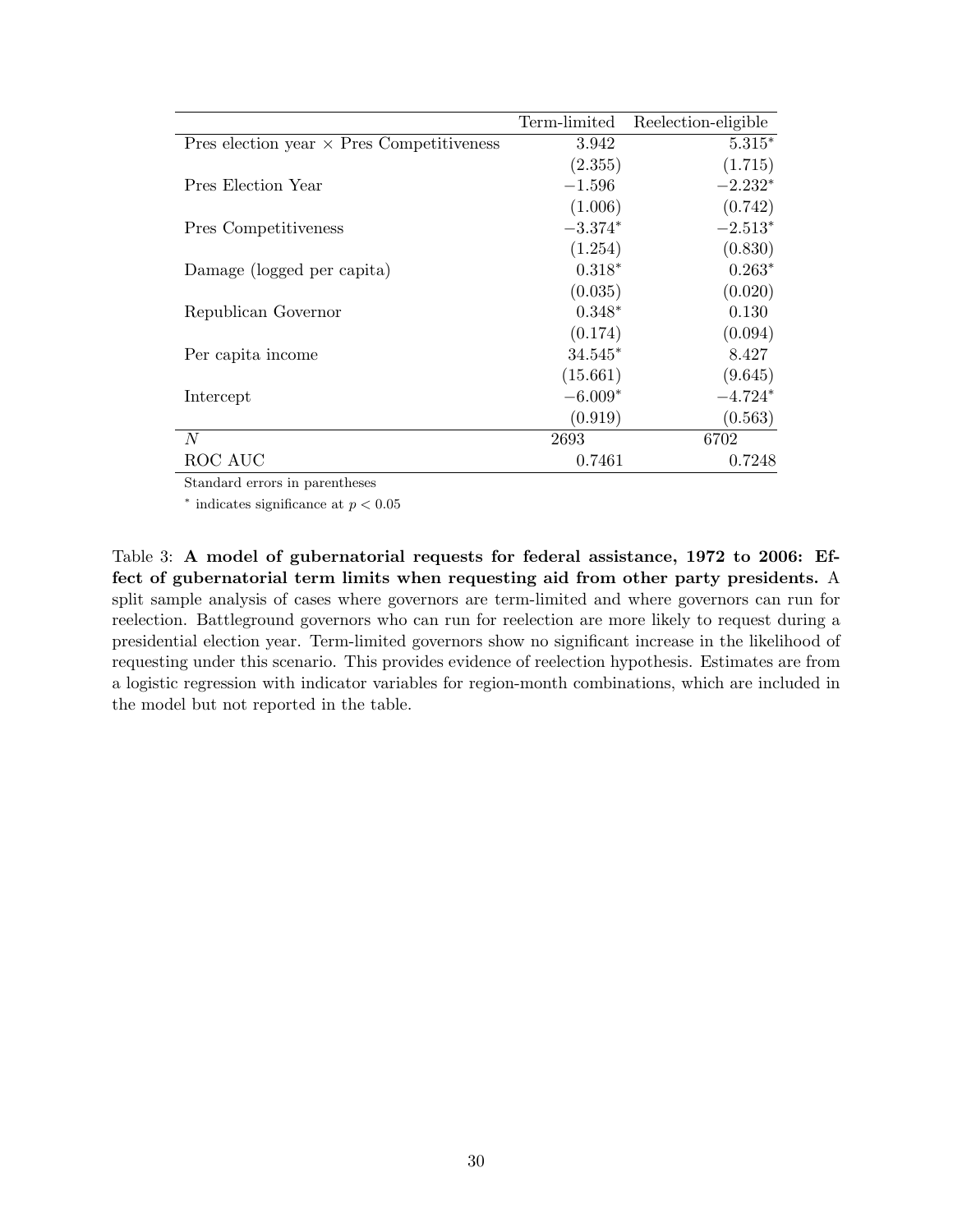| Variable                         | N     | Min  | $Q_1$ | Median | Mean  | $Q_{3}$ |       | Max StdDev |
|----------------------------------|-------|------|-------|--------|-------|---------|-------|------------|
| Damage (3 mo, logged per capita) | 17086 | 1.52 | 11.88 | 13.32  | 13.33 | 14.83   | 22.33 | 2.31       |
| Per capita income                | 17086 | 0.01 | 0.02  | 0.02   | 0.02  | 0.03    | 0.05  | 0.01       |
| Presidential Competitiveness     | 17086 | 0.20 | 0.39  | 0.43   | 0.42  | 0.47    | 0.50  | 0.06       |
| Gubernatorial Competitiveness    | 17086 | 0.00 | 38.01 | 43.93  | 41.60 | 47.17   | 49.96 | 7.80       |

Table 4: Descriptive statistics of the variables of interest. Columns  $\mathbf{q}_1$  and  $\mathbf{q}_3$  present the first and third quartiles of the distribution.